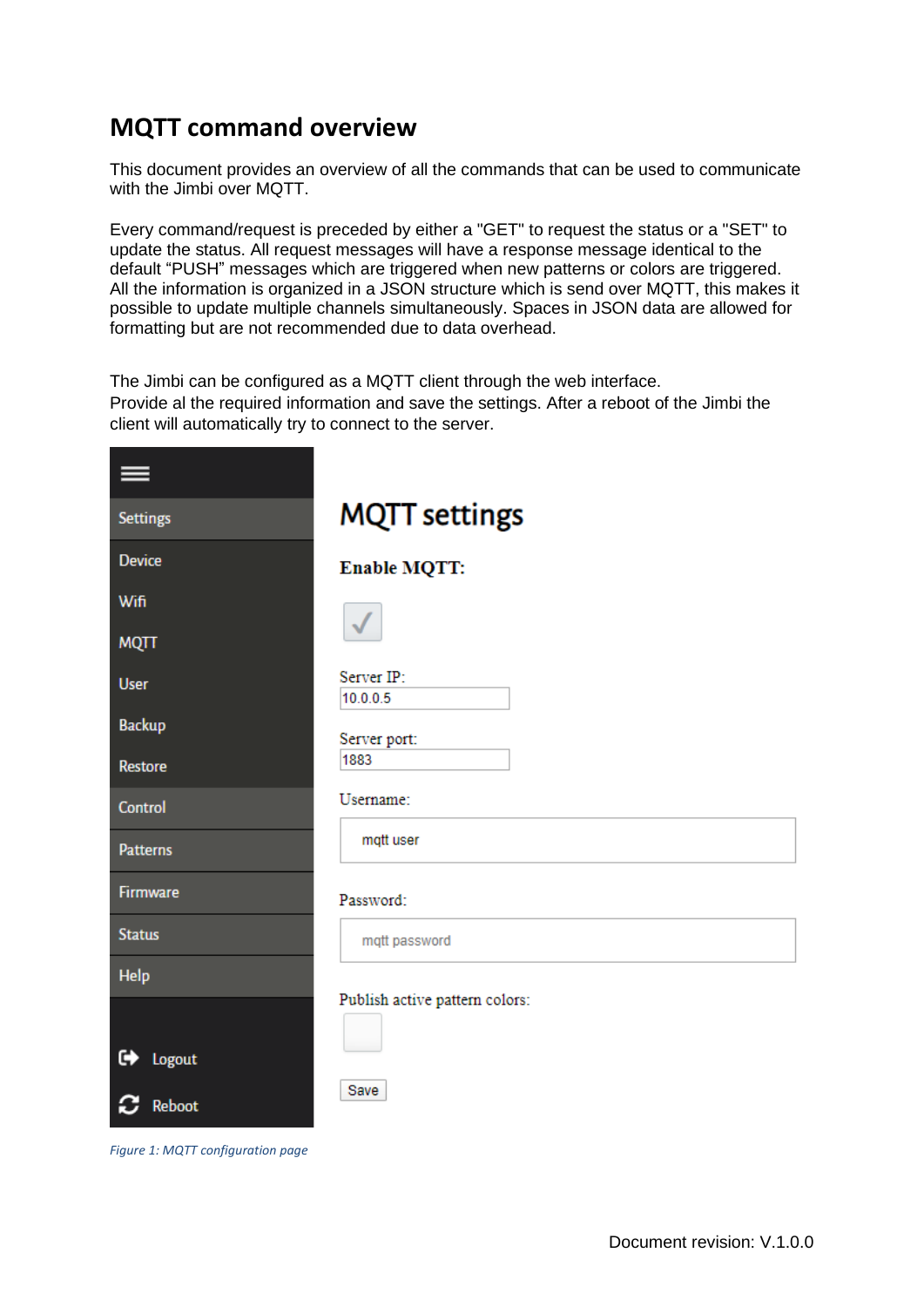### **Table of Contents**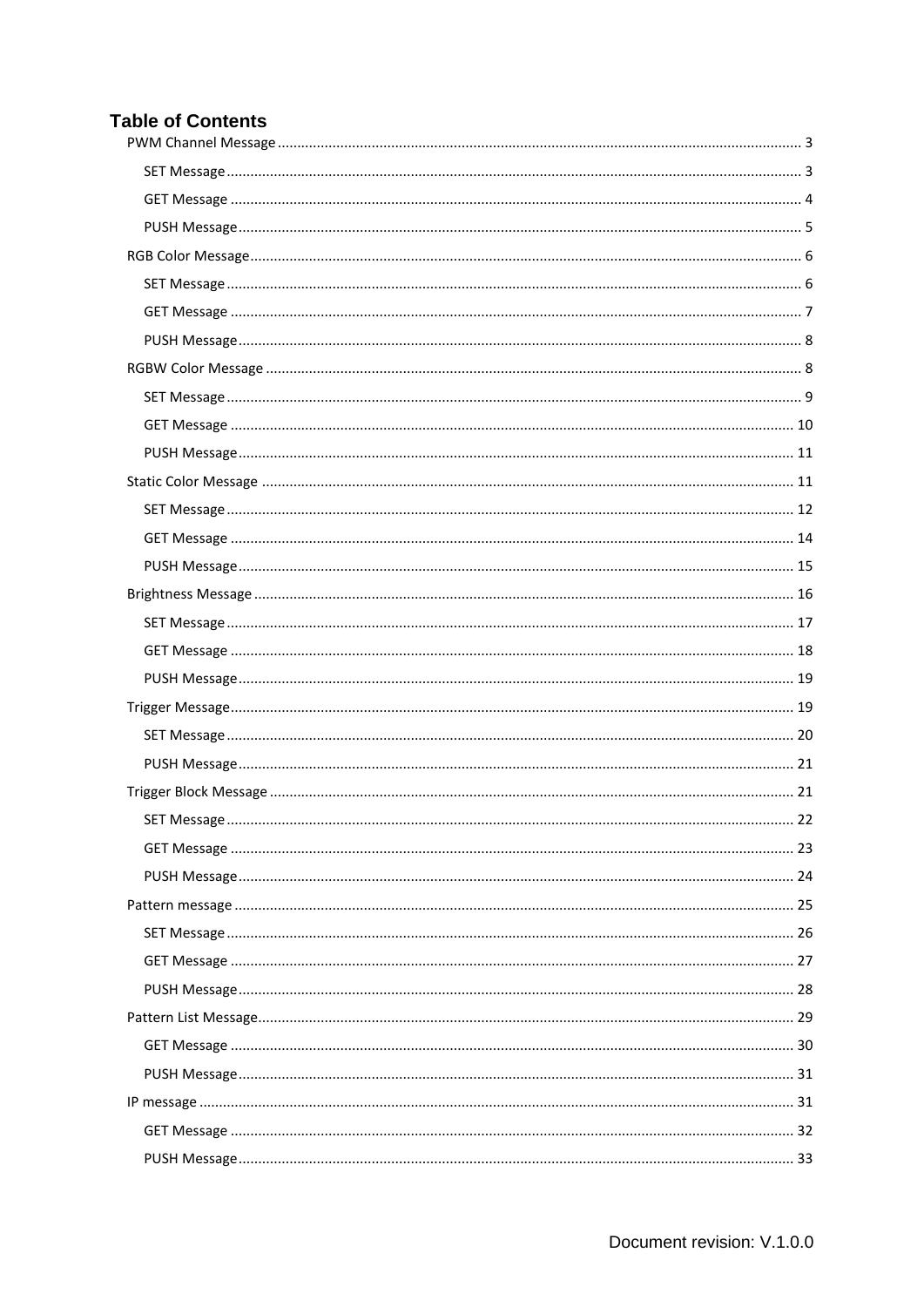# <span id="page-2-0"></span>**PWM Channel Message**

With the PWM channel message it's possible to directly set the value of the PWM outputs.

## <span id="page-2-1"></span>**SET Message**

Direction:

- Source: MQTT
- Destination: Jimbi

Topic: <device name>/<jsondata>

Parameters:

- Channels: 1 48
- Values:  $0 255$

JSON data: {"SET": {"PWM": {"channel1": value1,"channel2": value2}}}

### **Example**

{"SET": {"PWM": {"1": 50,"2": 60,"5": 70,"48": 3}}}

```
{
 "SET": {
       "PWM": {
       "1": 50,
        "2": 60,
        "5": 70,
        "48": 3
      }
}
}
```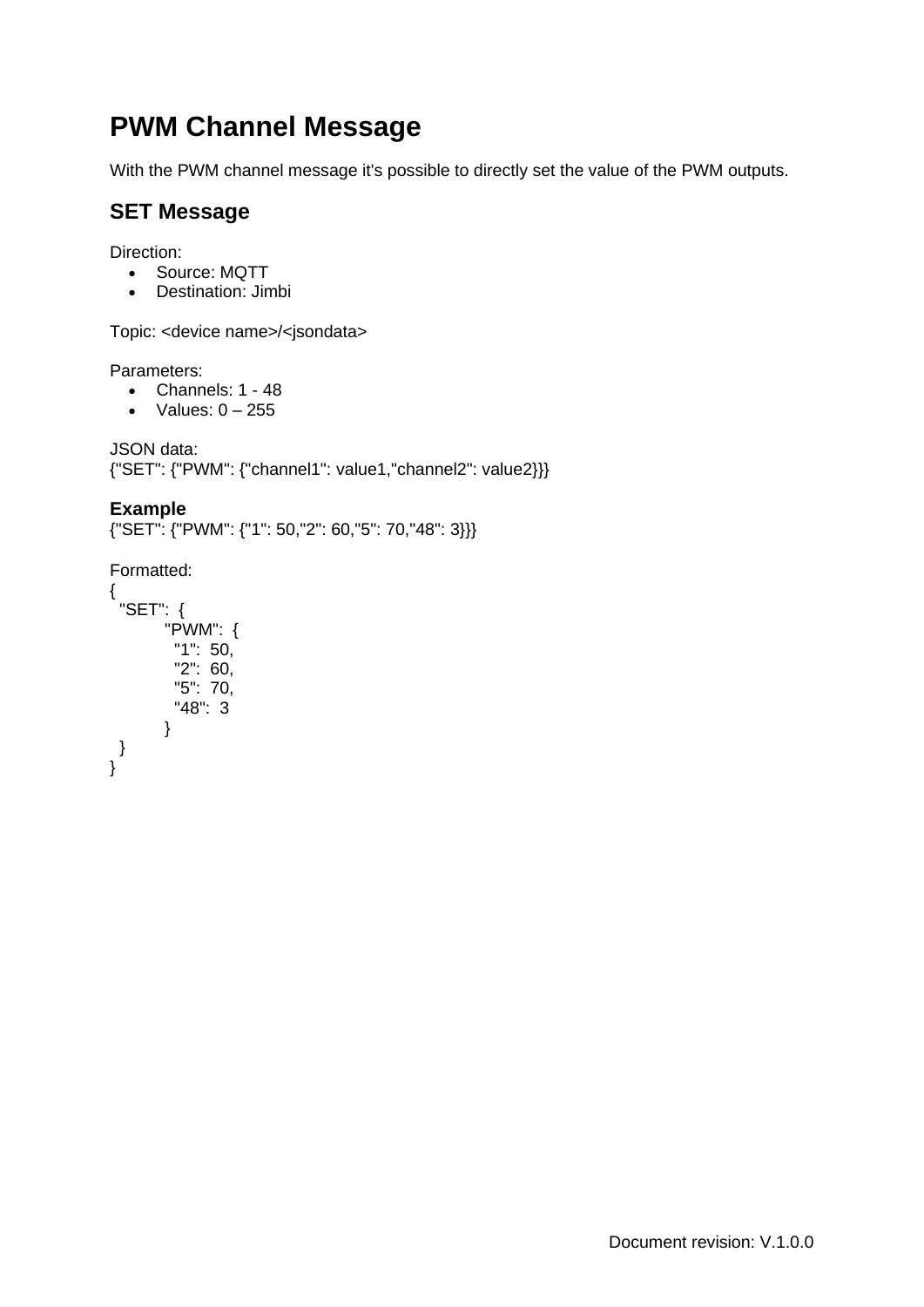<span id="page-3-0"></span>Direction:

- Source: MQTT
- Destination: Jimbi

Topic: <device name>/<jsondata>

Parameters:

- Channels: 1 48
- Values: NA

JSON data: {"GET": {"PWM": {"channel1": NA,"channel2": NA}}}

### **Example**

{"GET": {"PWM": {"1": "NA","2": "NA","5": "NA","48": "NA"}}}

```
{
 "GET": {
  "PWM": {
   "1": "NA",
   "2": "NA",
  "5": "NA",
   "48": "NA"
  }
 }
}
```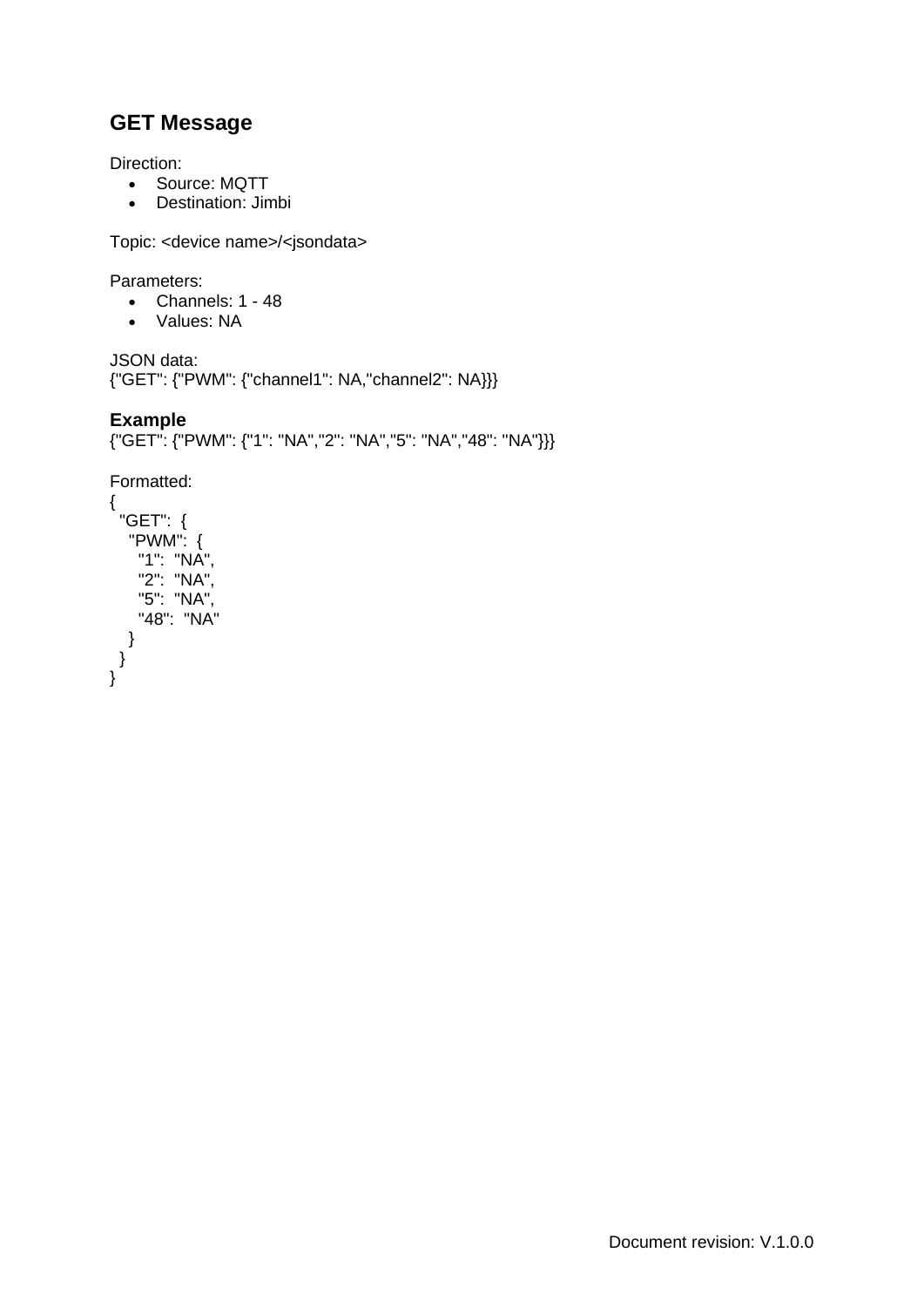<span id="page-4-0"></span>Direction:

- Source: Jimbi
- Destination: MQTT

Topic: <device name>/<jsondata>

Parameters:

- Channels: 1 48
- Values: 0 255

JSON data: {"PUSH": {"PWM": {"channel1": value1,"channel2": value2}}}

### **Example**

{"PUSH": {"PWM": {"1": 50,"2": 60,"5": 70,"48": 3}}}

Formatted: {

```
"PUSH": {
  "PWM": {
   "1": 50,
   "2": 60,
   "5": 70,
   "48": 3
  }
}
}
```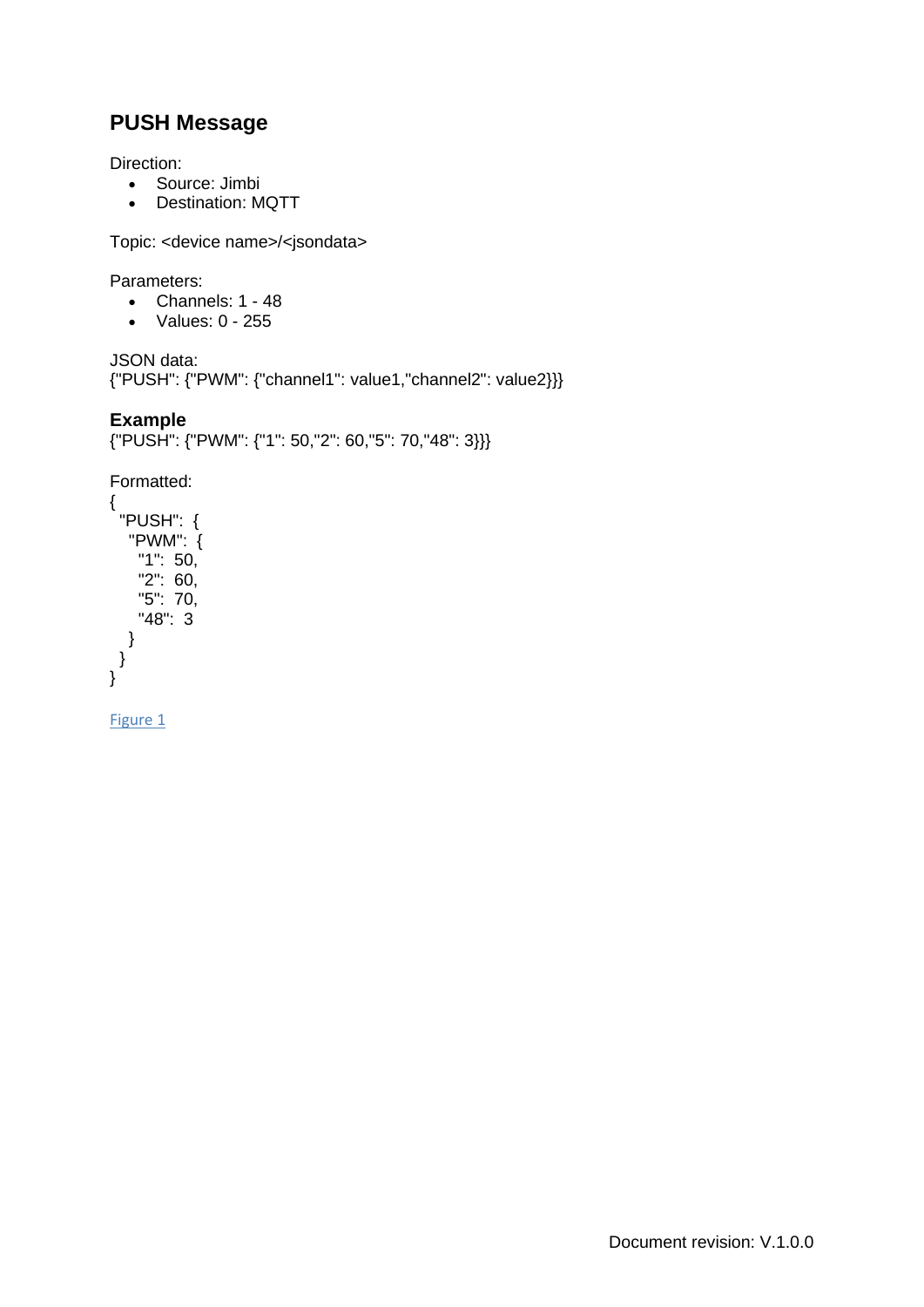# <span id="page-5-0"></span>**RGB Color Message**

With the RGB LED Color message it is possible to set the color of a RGB or RGBW Led strip. When a RGBW LED Strip is connected the value is converted from RGB to RGBW

### <span id="page-5-1"></span>**SET Message**

Direction:

- Source: MQTT
- Destination: Jimbi

Topic: <device name>/<jsondata>

Parameters:

- Channels: 1 16
- Color: R, G and/or B
- Values: 0 255

JSON data:

```
{"SET": {"RGB": {"channel1": {"R": Rvalue,"G": Gvalue,"B": Bvalue},"channel2": {"R": 
Rvalue,"G": Gvalue,"B": Bvalue}}}}
```
### **Example**

{"SET": {"RGB": {"1": {"R": 100,"G": 0,"B": 0},"2": {"R": 0,"G": 100,"B": 0}}}}

```
{
 "SET": {
  "RGB": {
   "1": {
    "R": 100,
     "G": 0,
     "B": 0
   },
   "2": {
     "R": 0,
     "G": 100,
     "B": 0
   }
  }
}
}
```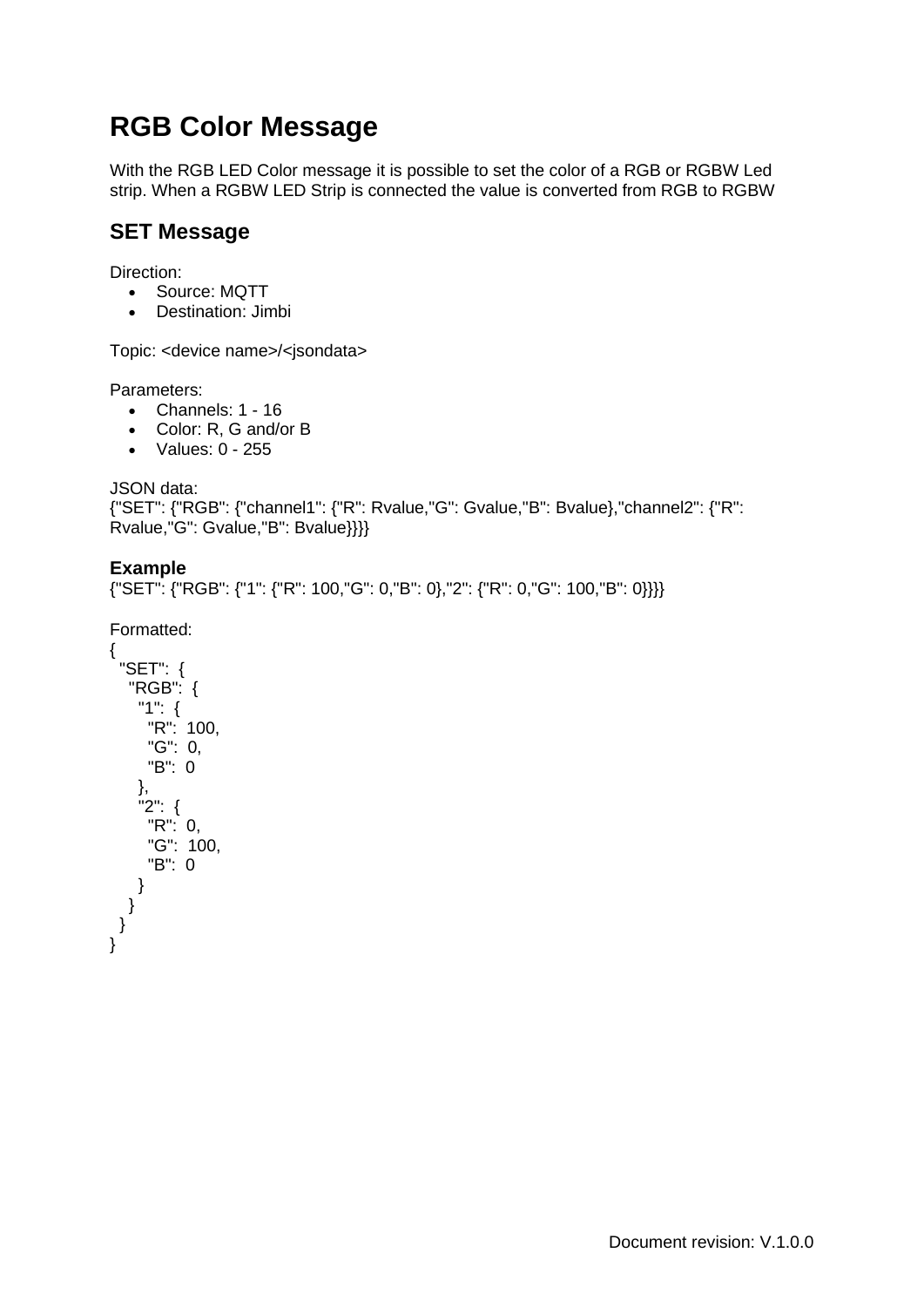<span id="page-6-0"></span>Direction:

- Source: MQTT
- Destination: Jimbi

Topic: <device name>/<jsondata>

Parameters:

- Channels: 1 16
- Color: R, G and/or B
- Values: NA

JSON data: {"GET": {"RGB": {"channel1": {"R": "NA","G": "NA","B": "NA"},"channel2": {"R": "NA","G": "NA","B": "NA"}}}}

### **Example**

```
{"GET": {"RGB": {"1": {"R": "NA","G": "NA","B": "NA"},"2": {"R": "NA","G": "NA","B": "NA"}}}}
```

```
{
 "GET": {
  "RGB": {
   "1": {
    "R": "NA",
    "G": "NA",
    "B": "NA"
   },
   "2": {
     "R": "NA",
     "G": "NA",
    "B": "NA"
   }
 }
 }
}
```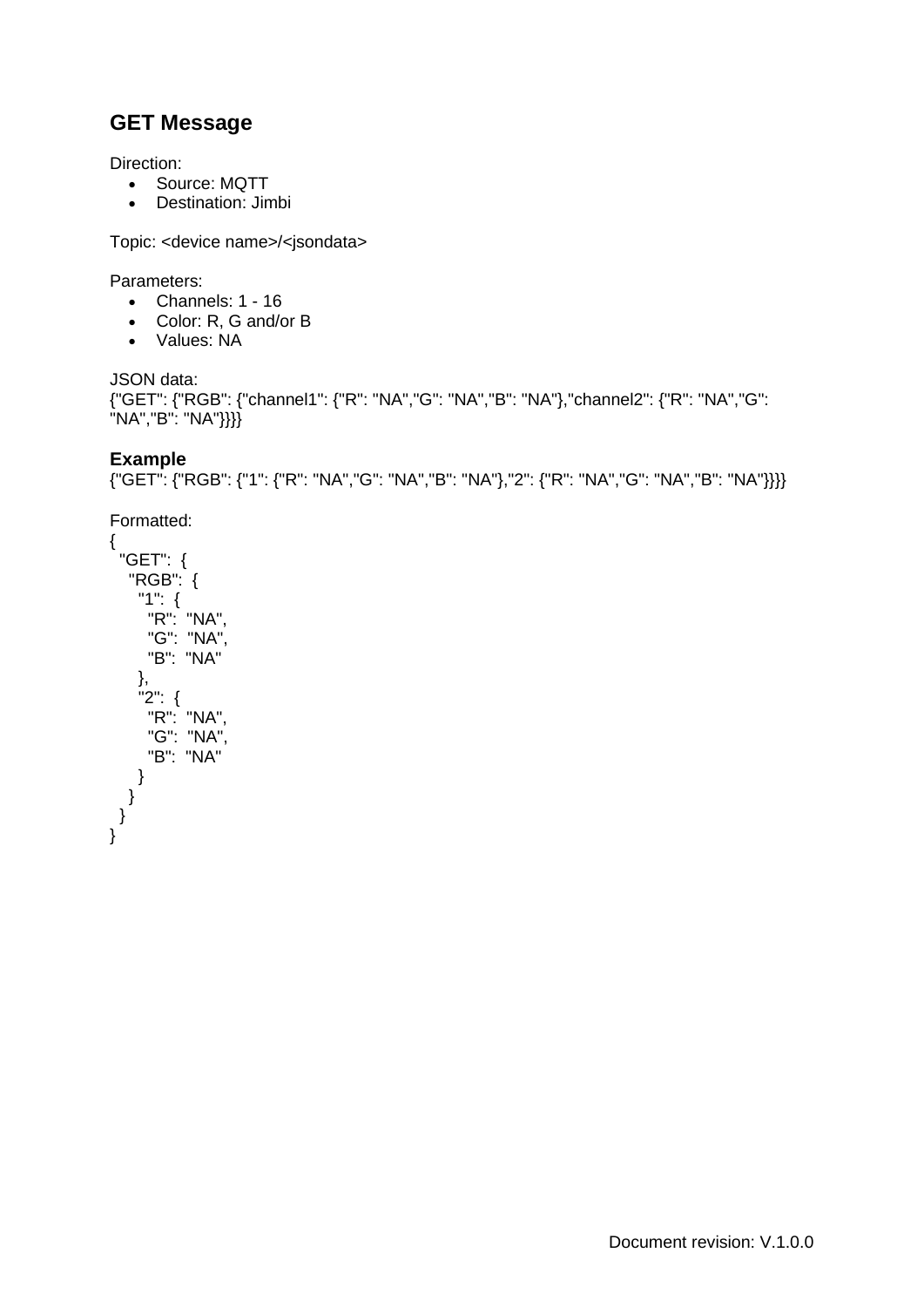<span id="page-7-0"></span>Direction:

- Source: Jimbi
- Destination: MQTT

Topic: <device name>/<jsondata>

Parameters:

- Channels: 1 16
- Color: R, G and/or B
- Values: 0 255

JSON data: {"PUSH": {"RGB": {"channel1": {"R": Rvalue,"G": Gvalue,"B": Bvalue},"channel2": {"R": Rvalue,"G": Gvalue,"B": Bvalue}}}}

### **Example**

{"PUSH": {"RGB": {"1": {"R": 100,"G": 0,"B": 0},"2": {"R": 0,"G": 100,"B": 0}}}}

Formatted:

```
{
 "PUSH": {
  "RGB": {
   "1": {
    R": 100,
    "G": 0,
    "B": 0
   },
   "2": {
    "R": 0,
    "G": 100,
    "B": 0
   }
 }
 }
}
```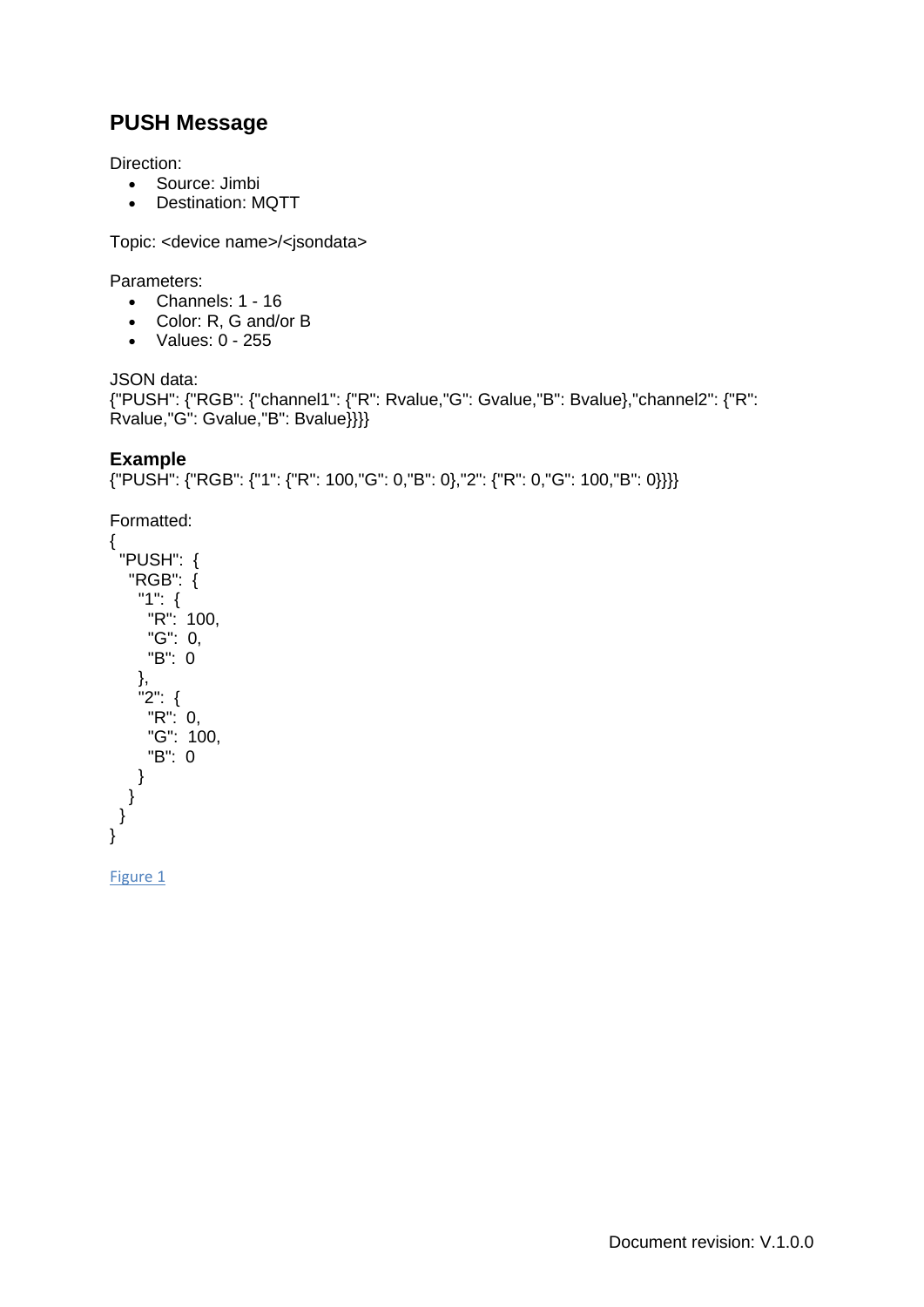# **RGBW Color Message**

With the RGBW LED Color message it's possible to set the color of a RGBW LEDStrip.

## <span id="page-8-0"></span>**SET Message**

Direction:

- Source: MQTT
- Destination: Jimbi

Topic: <device name>/<jsondata>

Parameters:

- Channels: 1 12
- Color: R, G, B and/or W
- Values: 0 255

JSON data:

```
{"SET": {"RGBW": {"channel1": {"R": Rvalue,"G": Gvalue,"B": Bvalue,"W": 
Wvalue},"channel2": {"R": Rvalue,"G": Gvalue,"B": Bvalue,"W": Wvalue}}}}
```
### **Example**

{"SET": {"RGBW": {"1": {"R": 100,"G": 0,"B": 0,"W": 0},"2": {"R": 0,"G": 100,"B": 0,"W": 0}}}}

```
{
 "SET": {
  "RGBW": {
   "1": {
    "R": 100,
    "G": 0,
     "B": 0,
     "W": 0
   },
   "2": {
    "R": 0,
    "G": 100,
    "B": 0,
    "W": 0
   }
  }
}
}
```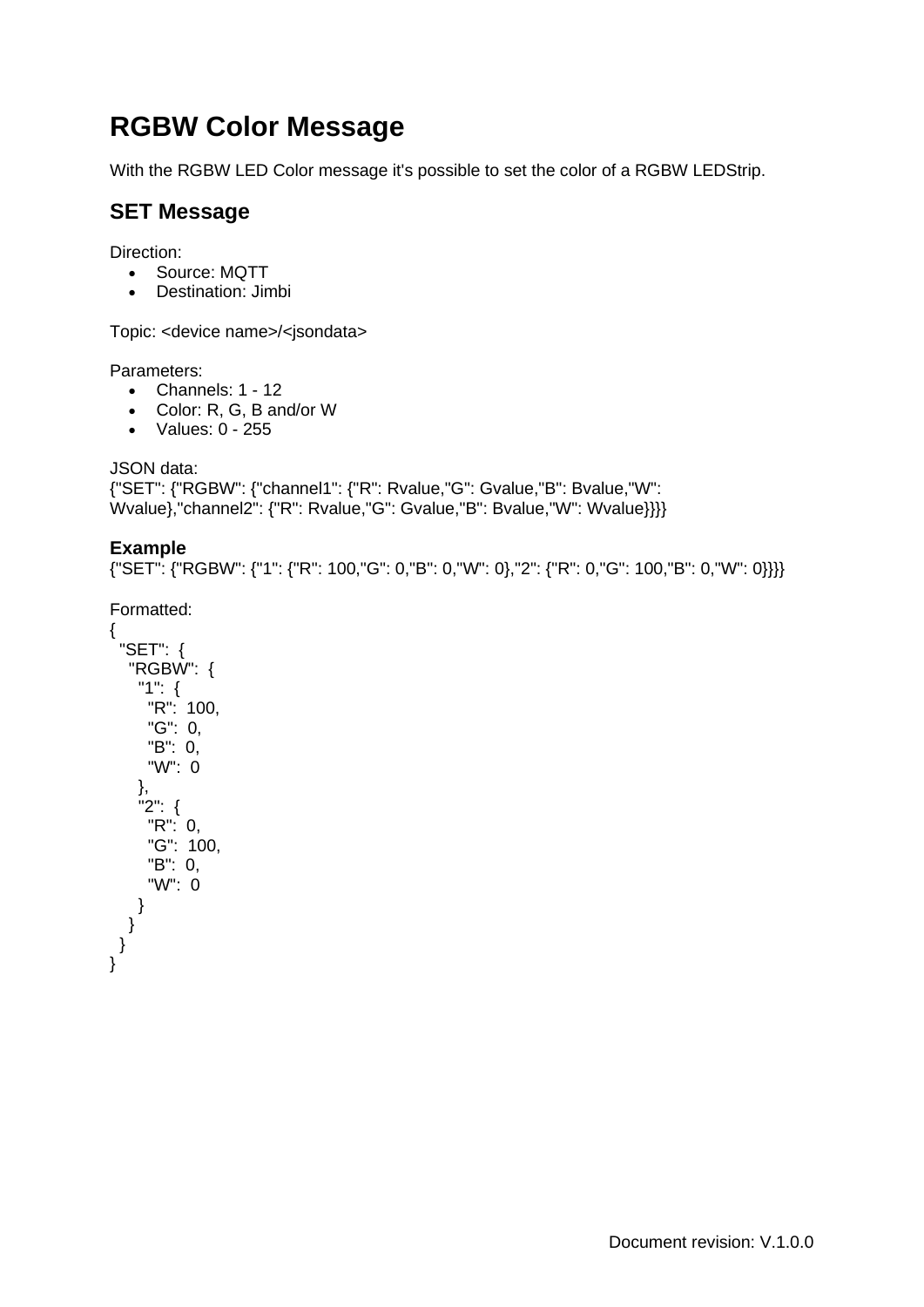<span id="page-9-0"></span>Direction:

- Source: MQTT
- Destination: Jimbi

Topic: <device name>/<jsondata>

Parameters:

- Channels: 1 12
- Color: R, G, B and/or W
- Values: NA

JSON data:

{"GET": {"RGBW": {"channel1": {"R": "NA","G": "NA","B": "NA","W": "NA"},"channel2": {"R": "NA","G": "NA","B": "NA","W": "NA"}}}}

### **Example**

```
{"GET": {"RGBW": {"1": {"R": "NA","G": "NA","B": "NA","W": "NA"},"2": {"R": "NA","G": 
"NA","B": "NA","W": "NA"}}}}
```

```
"GET": {
  "RGBW": {
   "1": {
    "R": "NA",
    "G": "NA",
     "B": "NA",
    "W": "NA"
   },
   "2": {
    "R": "NA",
    "G": "NA",
    "B": "NA",
    "W": "NA"
   }
  }
}
}
```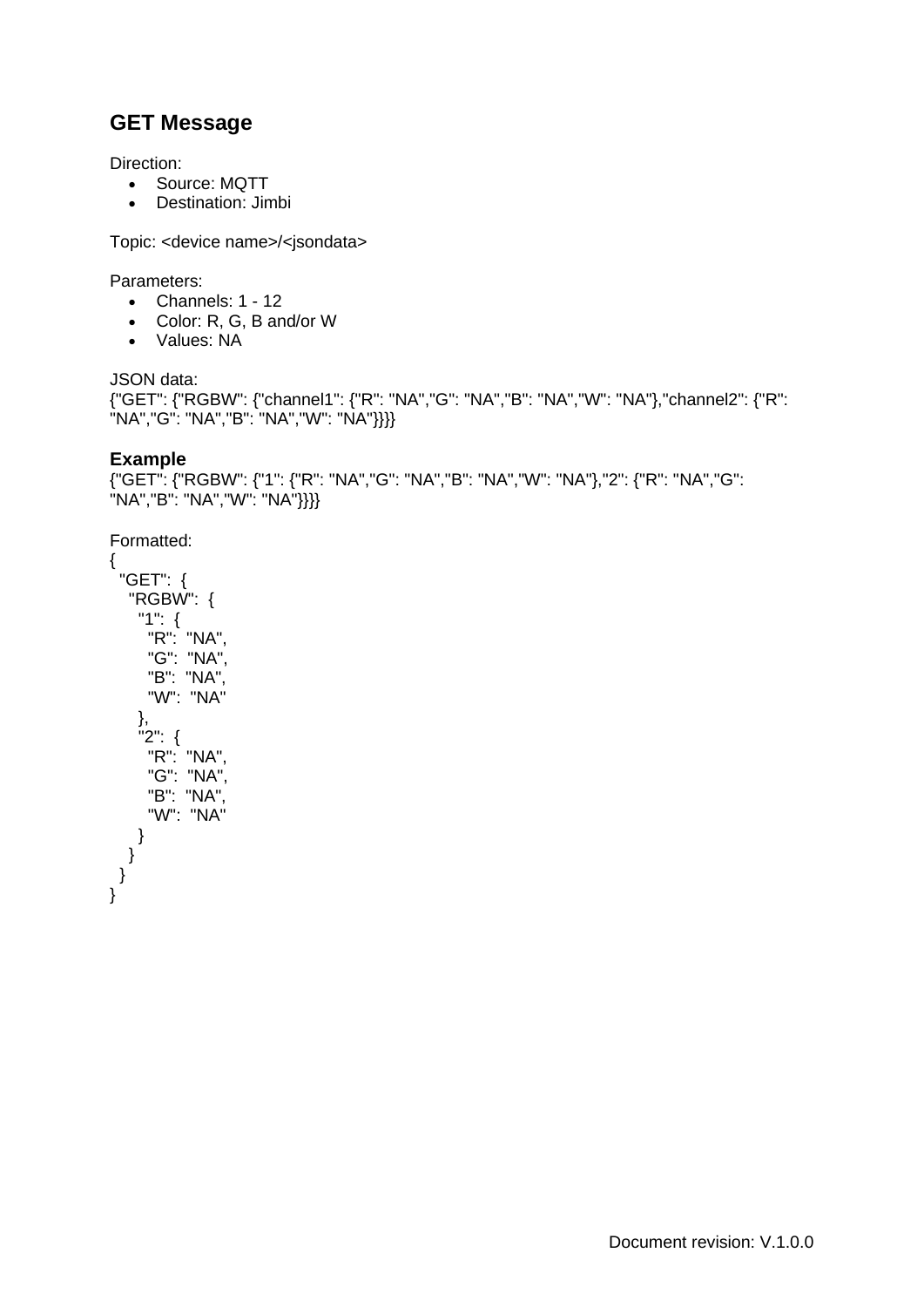<span id="page-10-0"></span>Direction:

- Source: Jimbi
- Destination: MQTT

Topic: <device name>/<jsondata>

Parameters:

- Channels: 1 12
- Color: R, G, B and/or W
- Values: 0 255

JSON data: {"PUSH": {"RGBW": {"channel1": {"R": Rvalue,"G": Gvalue,"B": Bvalue,"W": Wvalue},"channel2": {"R": Rvalue,"G": Gvalue,"B": Bvalue,"W": Wvalue}}}}

### **Example**

{"PUSH": {"RGBW": {"1": {"R": 100,"G": 0,"B": 0,"W": 0},"2": {"R": 0,"G": 100,"B": 0,"W": 0}}}}

Formatted:

```
{
 "PUSH": {
  "RGBW": {
   "1": {
    "R": 100,
    "G": 0,
    "B": 0,
    "W": 0
   },
   "2": {
    "R": 0,
    "G": 100,
    "B": 0,
    "W": 0
   }
 }
 }
}
```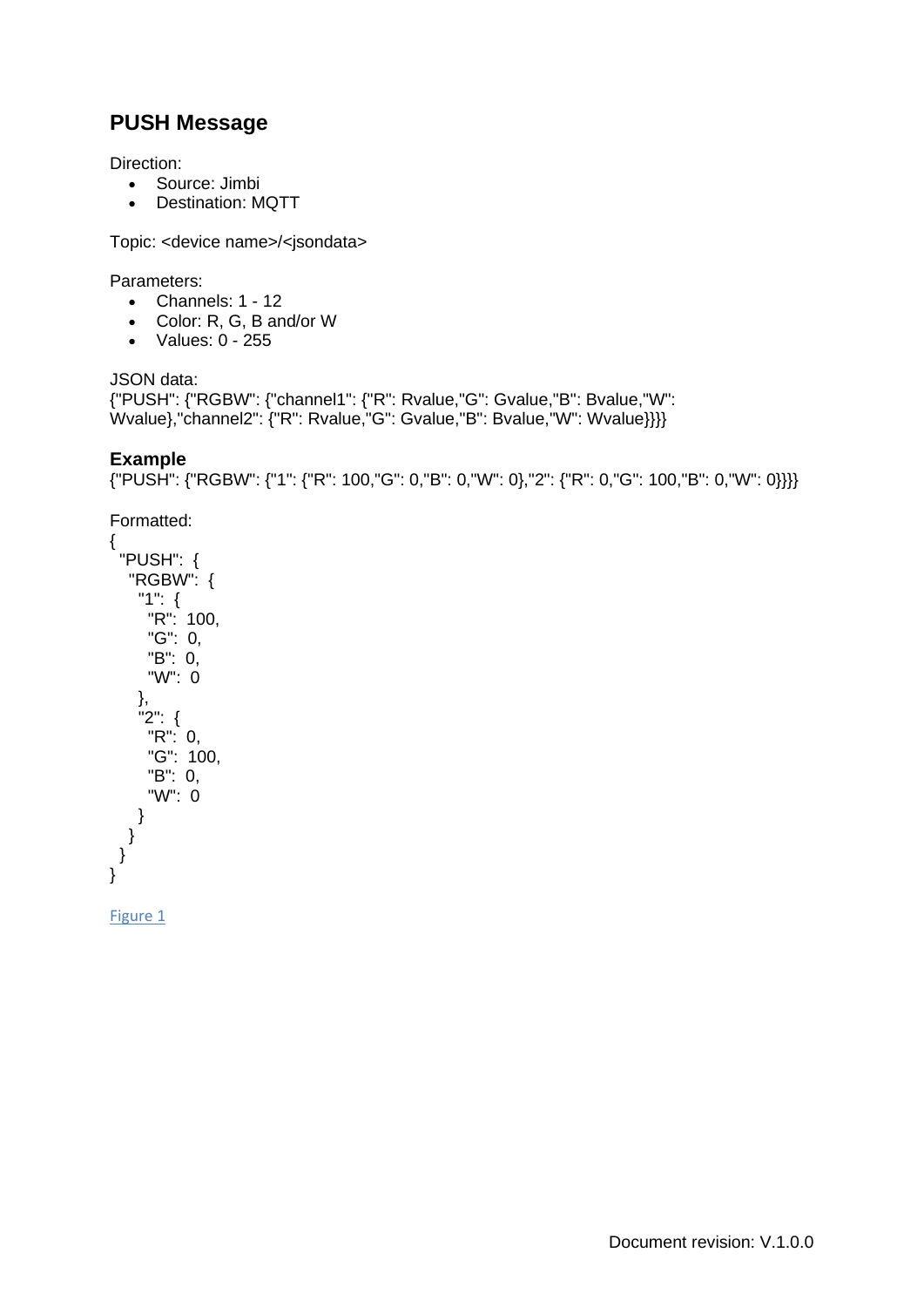# **Static Color Message**

With the Static Color message it is possible to request the current static colors or overrule the current static colors from the values loaded from the settings at start-up This new setting will be lost after a reboot of the device (stored settings will be loaded again)

## <span id="page-11-0"></span>**SET Message**

Direction:

- Source: MQTT
- Destination: Jimbi

Topic: <device name>/<jsondata>

Parameters:

- TR values:
	- o TR1R Trigger 1 rising edge
	- o TR1F Trigger 1 falling edge
	- o TR2R Trigger 2 rising edge
	- o TR2F Trigger 2 falling edge
	- o TR3R Trigger 3 rising edge
	- o TR3F Trigger 3 falling edge
	- o TR4R Trigger 4 rising edge
	- o TR4F Trigger 4 falling edge
	- o TRSR Trigger service key rising edge
	- o TRSF Trigger service key falling edge
	- o IDLE Idle (default, empty or invalid trigger value will also save to IDLE
- RGB(W) values:
	- o #FFFFFF sent RGB value (White is done automatically based on RGB value and output setting)
	- $\circ$  #FFFFFFFFF sent RGBW value

JSON data:

{"SET": {"SC": [{"TR": value,"RGB/RGBW": value"}]}}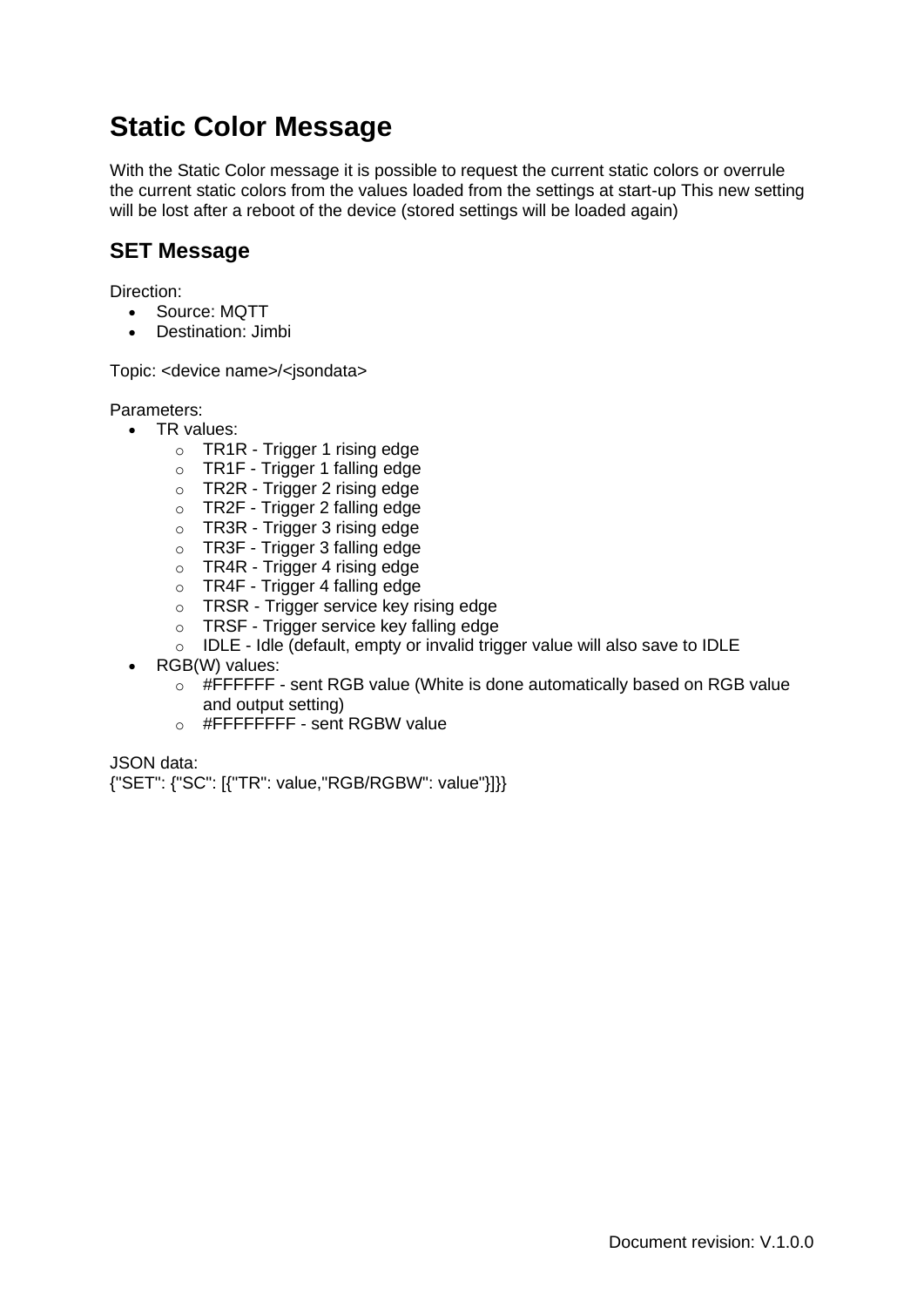### **Examples**

{"SET": {"SC": [{"TR": "IDLE","RGB": "#FFFFFF"}]}} {"SET": {"SC": [{"TR": "IDLE","RGBW": "#FFFFFFFF"}]}} {"SET": {"SC": [{"TR": "IDLE","RGB": "#FFFFFF"},{"TR": "TR1R","RGBW": "#FFFFFFFF"}]}}

```
{
 "SET": {
  "SC": [
   {
     "IDLE",
     "RGB": "#FFFFFF"
   },
   {
    "TR1R",
    "RGBW": "#FFFFFFFF"
  }
 ]
 }
}
```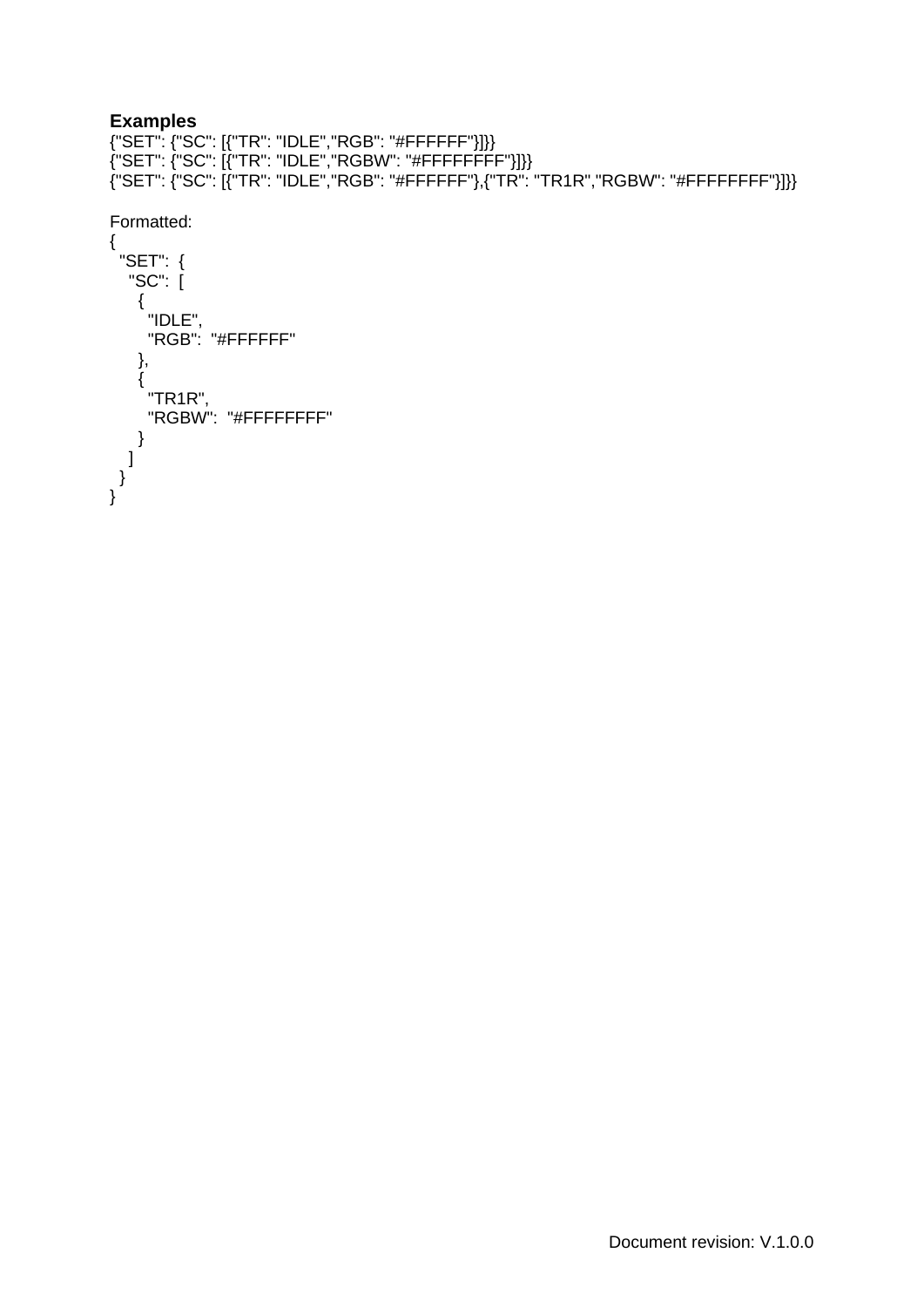<span id="page-13-0"></span>Direction:

- Source: MQTT
- Destination: Jimbi

Topic: <device name>/<jsondata>

Parameters:

- Values:
	- o NA Request all static colors
	- o TR1R Trigger 1 rising edge
	- o TR1F Trigger 1 falling edge
	- o TR2R Trigger 2 rising edge
	- o TR2F Trigger 2 falling edge
	- o TR3R Trigger 3 rising edge
	- o TR3F Trigger 3 falling edge
	- o TR4R Trigger 4 rising edge
	- o TR4F Trigger 4 falling edge
	- o TRSR Trigger service key rising edge
	- o TRSF Trigger service key falling edge
	- o IDLE Idle

JSON data: {"GET": {"SC": "NA"}}

### **Example**

```
{"GET": {"SC": "NA"}}
```

```
Formatted:
{
 "GET": {
  "SC": "NA"
 }
}
```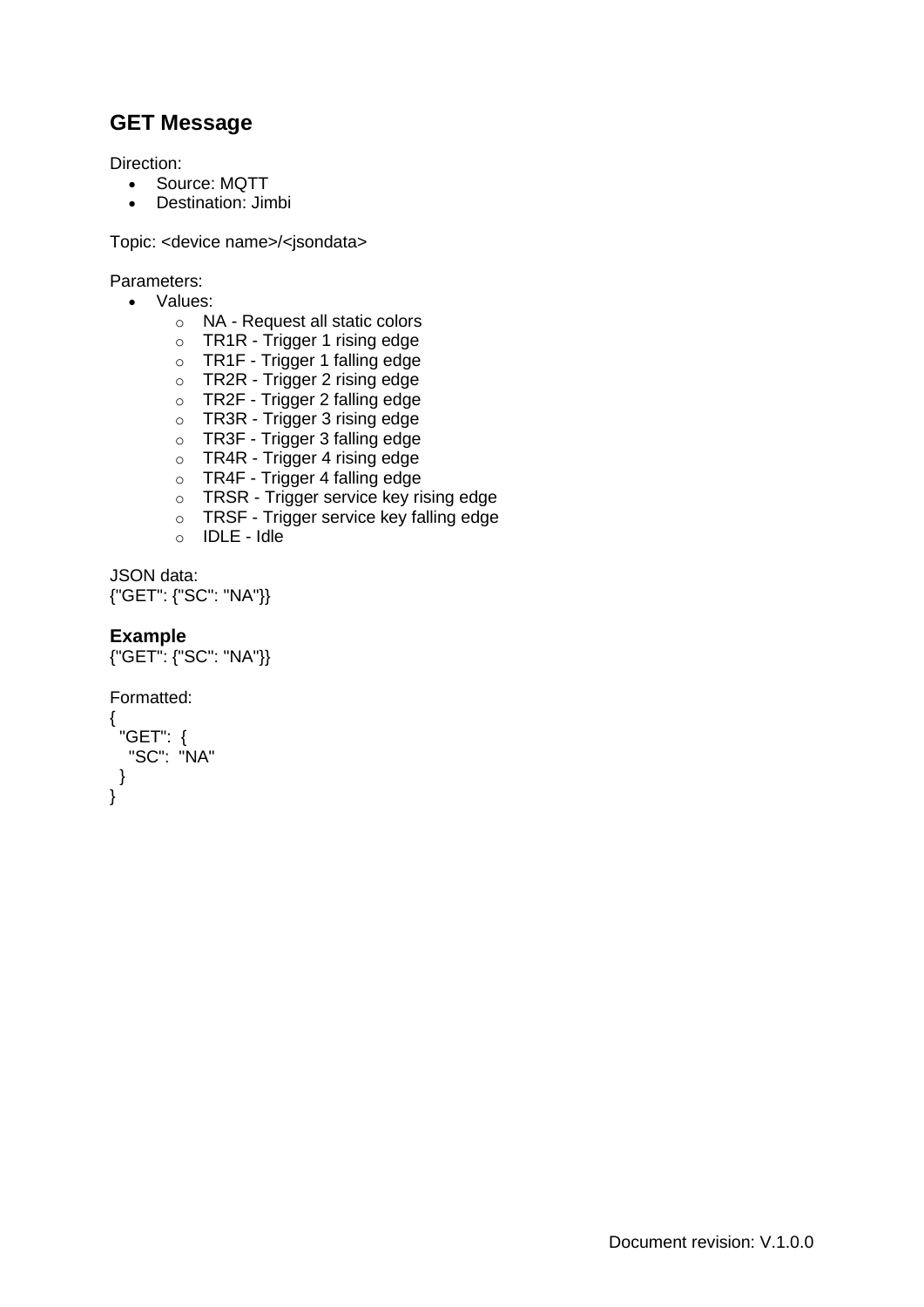<span id="page-14-0"></span>Direction:

- Source: Jimbi
- Destination: MQTT

Topic: <device name>/<jsondata>

Parameters:

- TR values:
	- o TR1R Trigger 1 rising edge
	- o TR1F Trigger 1 falling edge
	- o TR2R Trigger 2 rising edge
	- o TR2F Trigger 2 falling edge
	- o TR3R Trigger 3 rising edge
	- o TR3F Trigger 3 falling edge
	- o TR4R Trigger 4 rising edge
	- o TR4F Trigger 4 falling edge
	- o TRSR Trigger service key rising edge
	- o TRSF Trigger service key falling edge
	- o IDLE Idle
	- RGBW values:
		- o #FFFFFFFF (The color will always be pushed as RGBW color)

### JSON data:

{"PUSH": {"SC": [{"TR": value,"RGBW": value},{"TR": value,"RGBW": value},{"TR": value,"RGBW": value},{"TR": value,"RGBW": value},{"TR": value,"RGBW": value},{"TR": value,"RGBW": value},{"TR": value,"RGBW": value},{"TR": value,"RGBW": value},{"TR": value,"RGBW": value},{"TR": value,"RGBW": value},{"TR": value,"RGBW": value}]}}

### **Example**

```
{"PUSH": {"SC": [{"TR": "TR1R","RGBW": "#FFFFFFFF"},{"TR": "TR1F","RGBW": 
"#FFFFFFFF"},{"TR": "TR2R","RGBW": "#FFFFFFFF"},{"TR": "TR2F","RGBW": 
"#FFFFFFFF"},{"TR": "TR3R","RGBW": "#FFFFFFFF"},{"TR": "TR3F","RGBW":
"#FFFFFFFF"},{"TR": "TR4R","RGBW": "#FFFFFFFF"},{"TR": "TR4F","RGBW": 
"#FFFFFFFF"},{"TR": "TRSR","RGBW": "#FFFFFFFF"},{"TR": "TRSF","RGBW": 
"#FFFFFFFF"},{"TR": "IDLE","RGBW": "#FFFFFFFF"}]}}
```
Formatted:

{

```
"PUSH": {
 "SC": [
  {
   "TR1R",
   "RGBW": "#FFFFFFFF"
  },
  {
   "TR1F",
   "RGBW": "#FFFFFFFF"
  },
  {
   "TR2R",
   "RGBW": "#FFFFFFFF"
  },
```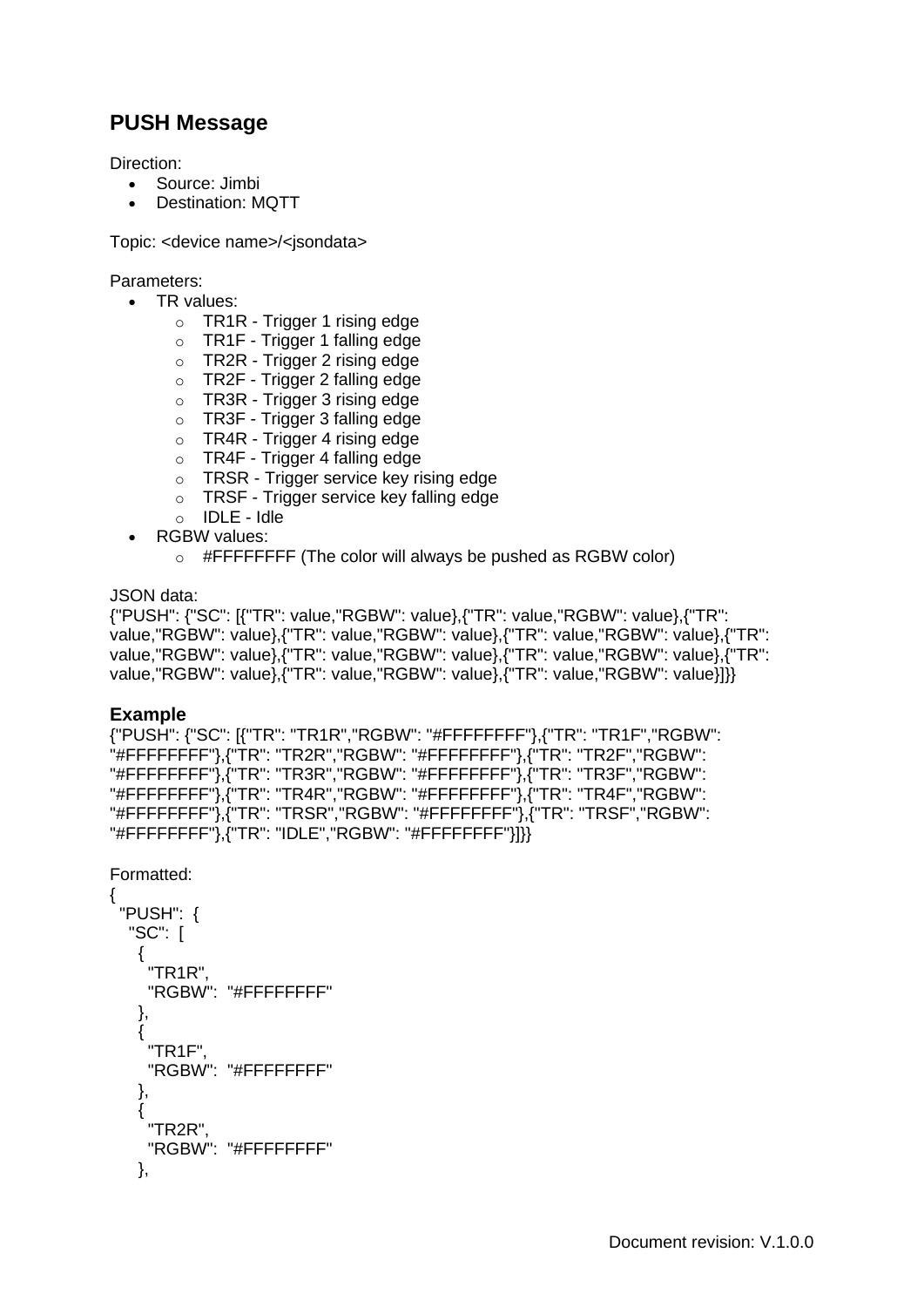```
{
    "TR2F",
    "RGBW": "#FFFFFFFF"
  },
  {
   "TR3R",
    "RGBW": "#FFFFFFFF"
  },
  {
   "TR3F",
    "RGBW": "#FFFFFFFF"
  },
  {
   \overline{\phantom{a}} "TR4R",
   "RGBW": "#FFFFFFFF"
  },
  {
   "TR4F",
    "RGBW": "#FFFFFFFF"
  },
  {
    "TRSR",
    "RGBW": "#FFFFFFFF"
  },
  {
   "TRSF",
   "RGBW": "#FFFFFFFF"
  },
  {
   "IDLE",
   "RGBW": "#FFFFFFFF"
  }
 ]
}
```

```
Figure 1
```
}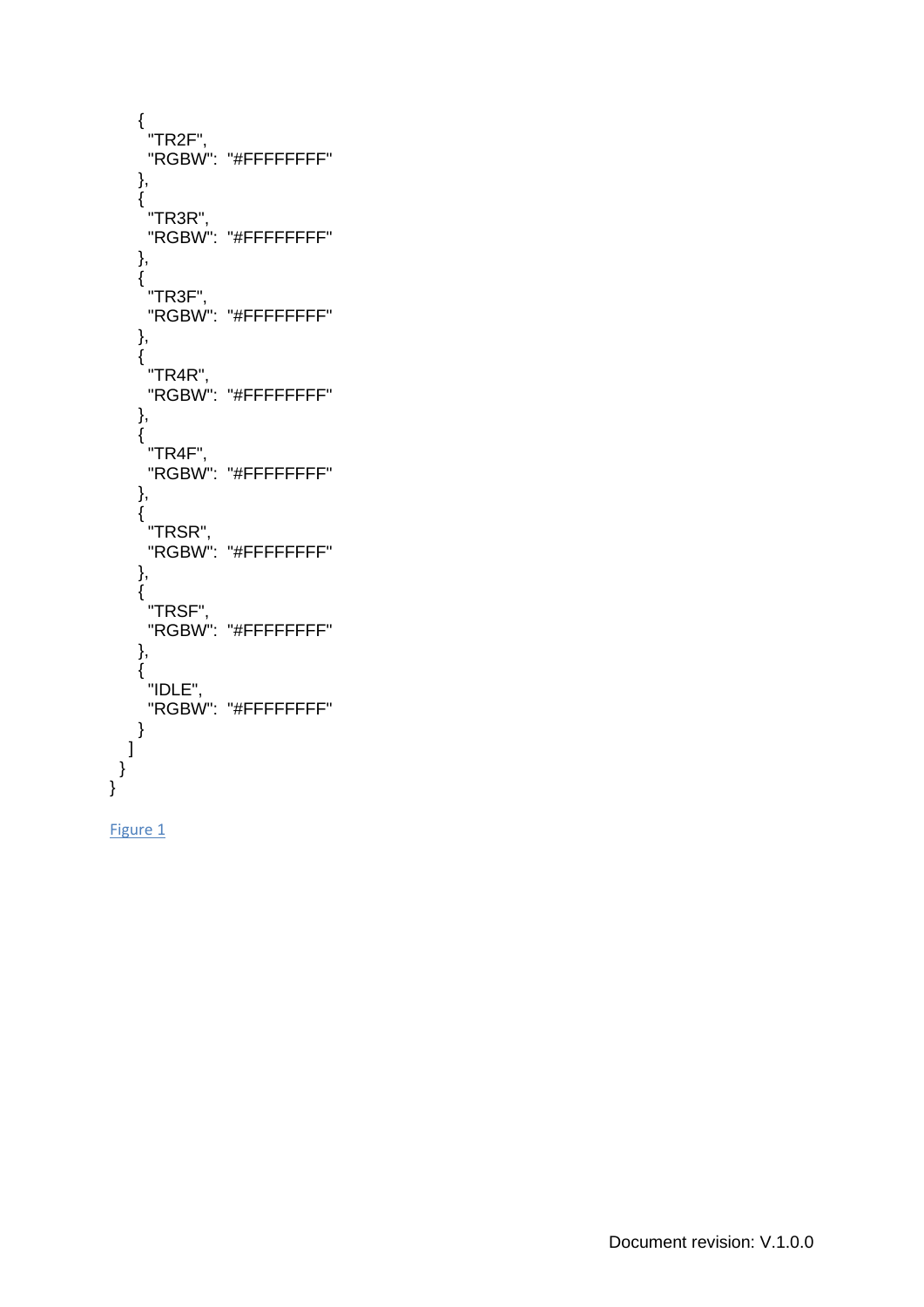# **Brightness Message**

With the brightness message it's possible to set the brightness of all channels simultaneously.

## <span id="page-16-0"></span>**SET Message**

Direction:

- Source: MQTT
- Destination: Jimbi

Topic: <device name>/<jsondata>

Parameters:

• Brightness: 0 - 100

JSON data: {"SET": {"BR": value}}

**Example** {"SET": {"BR": 50}}

```
Formatted:
{
 "SET": {
  "BR": 50
}
}
```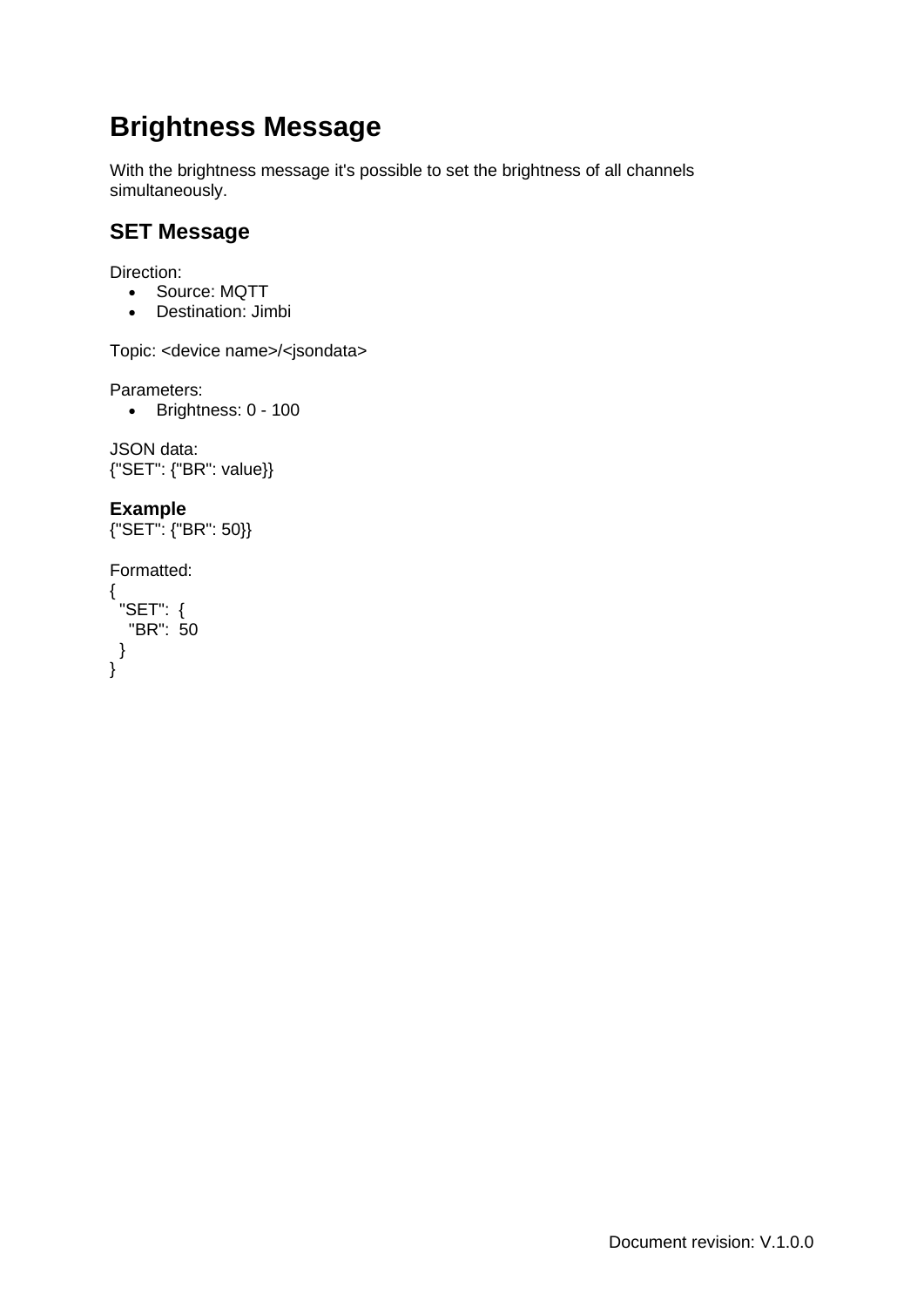<span id="page-17-0"></span>Direction:

- Source: MQTT
- Destination: Jimbi

Topic: <device name>/<jsondata>

Parameters:

• Brightness: NA

```
JSON data:
{"GET": {"BR": "NA"}}
```
### **Example**

{"GET": {"BR": "NA"}}

{ "GET": { "BR": "NA" } }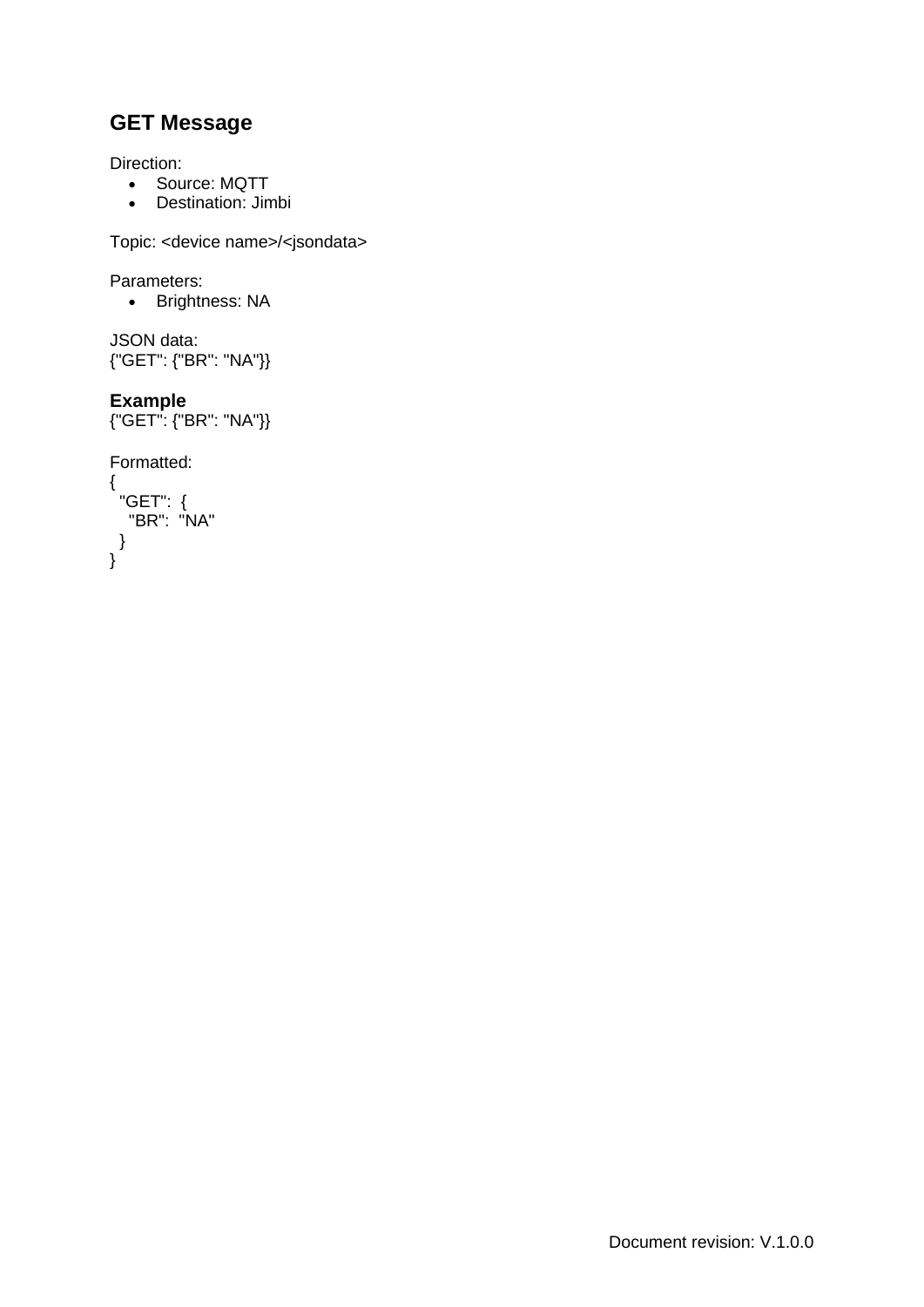<span id="page-18-0"></span>Direction:

- Source: Jimbi
- Destination: MQTT

Topic: <device name>/<jsondata>

Parameters:

• Brightness: 0 - 100

```
JSON data:
{"PUSH": {"BR": value}}
```
### **Example**

{"PUSH": {"BR": 50}}

Formatted:

```
{
 "PUSH": {
 "BR": 50
 }
}
```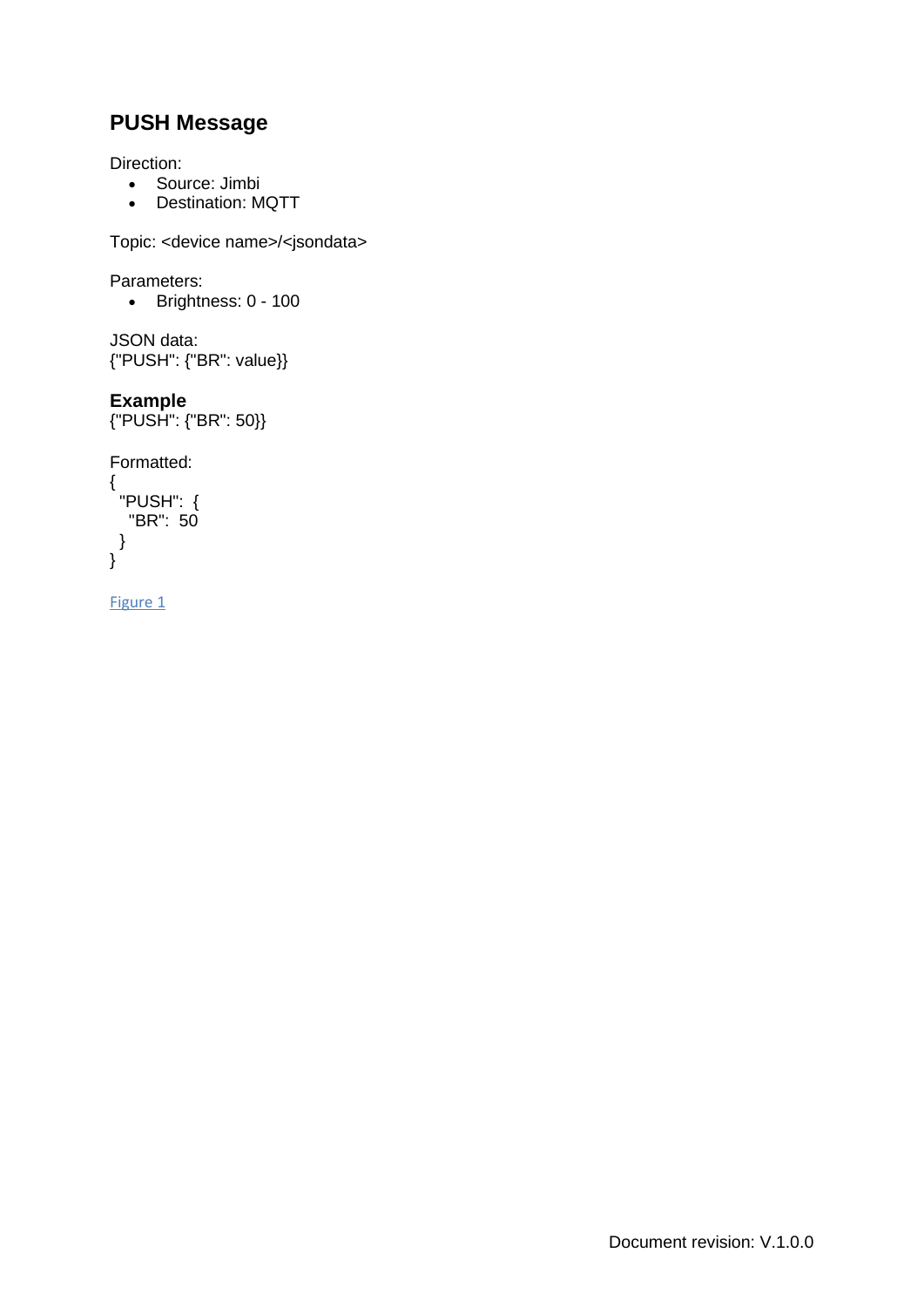# **Trigger Message**

The trigger message can have two directions: from the Jimbi to inform the user that an input

<span id="page-19-0"></span>has changed (PUSH) or to the Jimbi to simulate an input (SET)

## **SET Message**

Direction:

- Source: MQTT
- Destination: Jimbi

Topic: <device name>/<jsondata>

Parameters:

- TR values:
	- o TR1R Trigger 1 rising edge
	- o TR1F Trigger 1 falling edge
	- o TR2R Trigger 2 rising edge
	- o TR2F Trigger 2 falling edge
	- o TR3R Trigger 3 rising edge
	- o TR3F Trigger 3 falling edge
	- o TR4R Trigger 4 rising edge
	- o TR4F Trigger 4 falling edge
	- o TRSR Trigger service key rising edge
	- o TRSF Trigger service key falling edge
	- o IDLE Idle

JSON data: {"SET": {"TR": value}}

### **Example**

```
{"SET": {"TR": "TR1R"}}
```

```
Formatted:
```

```
{
 "SET": {
  "TR1R"
 }
}
```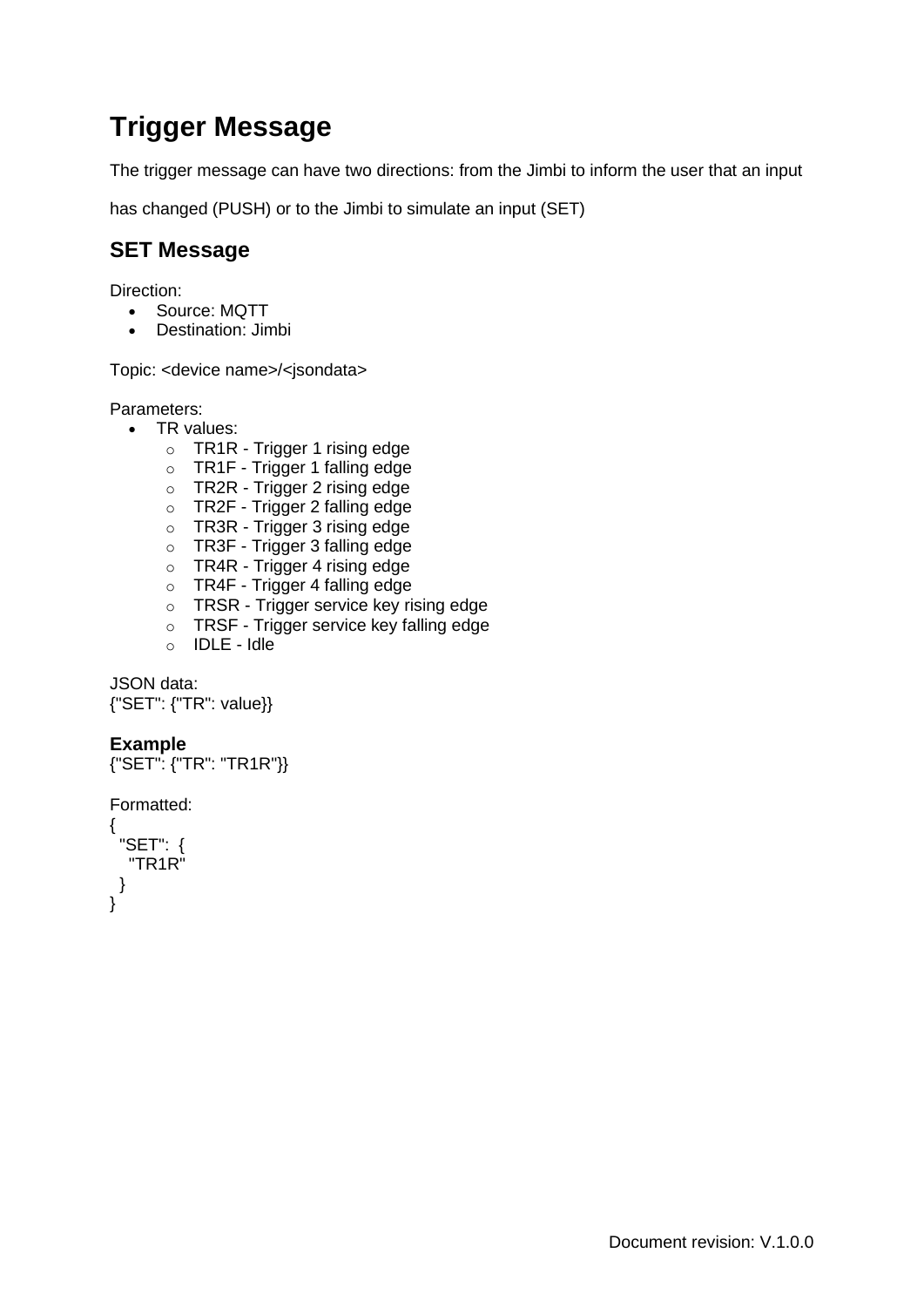<span id="page-20-0"></span>Direction:

- Source: Jimbi
- Destination: MQTT

Topic: <device name>/<jsondata>

Parameters:

- TR values:
	- o NA Start directly
	- o TR1R Trigger 1 rising edge
	- o TR1F Trigger 1 falling edge
	- o TR2R Trigger 2 rising edge
	- o TR2F Trigger 2 falling edge
	- o TR3R Trigger 3 rising edge
	- o TR3F Trigger 3 falling edge
	- o TR4R Trigger 4 rising edge
	- o TR4F Trigger 4 falling edge
	- o TRSR Trigger service key rising edge
	- o TRSF Trigger service key falling edge
	- o IDLE Idle

```
JSON data:
{"PUSH": {"TR": value}}
```

```
Example
```

```
{"PUSH": {"TR": "TR1R"}}
```

```
Formatted:
{
 "PUSH": {
  "TR1R"
 }
}
```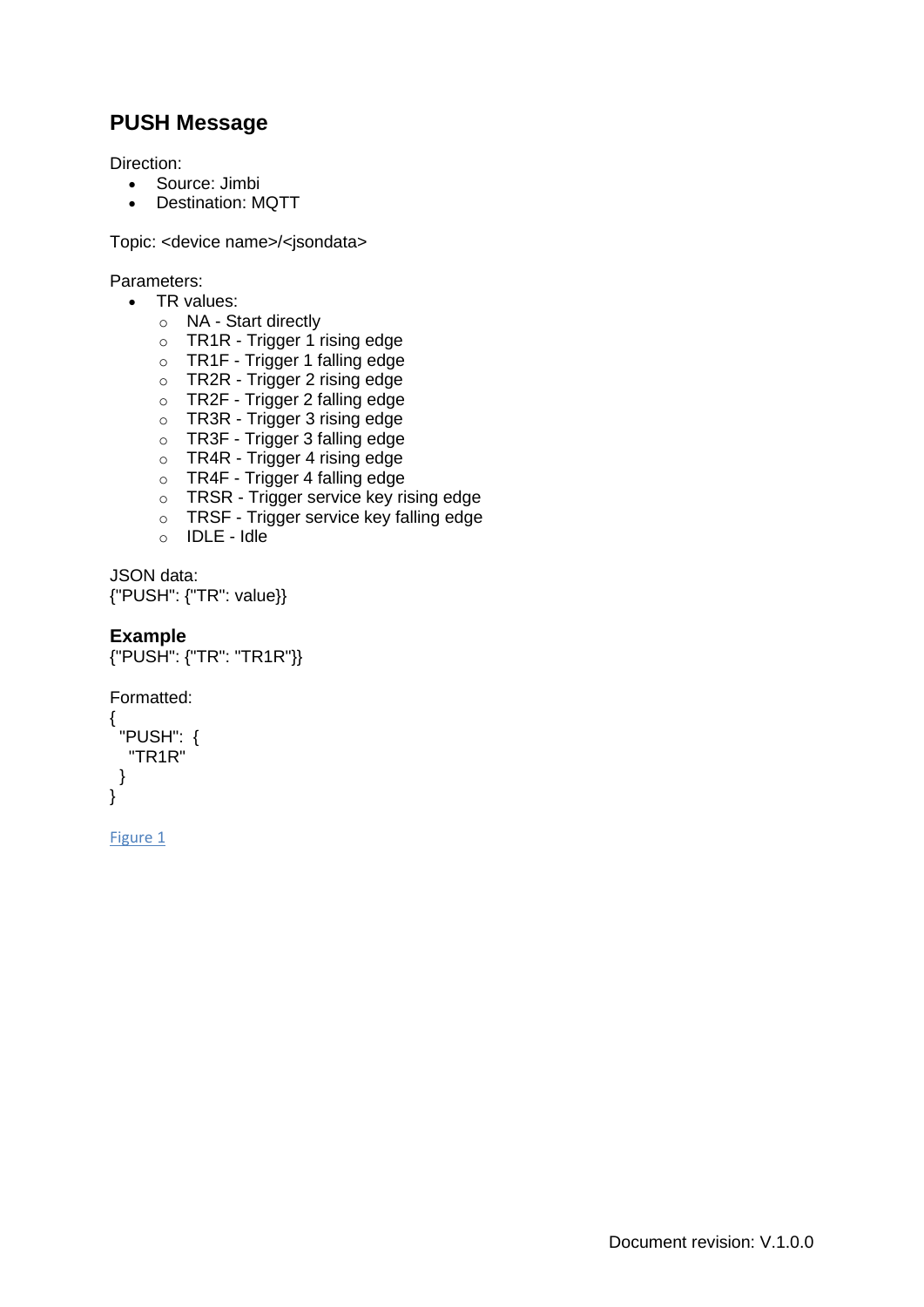# **Trigger Block Message**

With the trigger block message it is possible to disable a trigger when it is received, even though action for a trigger is configured on the webpage

### <span id="page-21-0"></span>**SET Message**

Direction:

- Source: MQTT
- Destination: Jimbi

Topic: <device name>/<jsondata>

Parameters:

- TR values:
	- o TR1R Trigger 1 rising edge
	- o TR1F Trigger 1 falling edge
	- o TR2R Trigger 2 rising edge
	- o TR2F Trigger 2 falling edge
	- o TR3R Trigger 3 rising edge
	- o TR3F Trigger 3 falling edge
	- o TR4R Trigger 4 rising edge
	- o TR4F Trigger 4 falling edge
	- o TRSR Trigger service key rising edge
	- o TRSF Trigger service key falling edge
- BLK values:
	- $\circ$  T True (Block the trigger)
	- $\circ$  F False (Allow the trigger)

JSON data:

{"SET": {"TRBLK": {TR value,BLK value}}}

### **Example**

{"SET": {"TRBLK": {"TR1R": "T"},{"TR1F": "F"}}}

```
{
 "SET": {
  "TRBLK":
   {
     "TR1R": "T"
   },
   {
     "TR1F": "F"
   }
}
}
```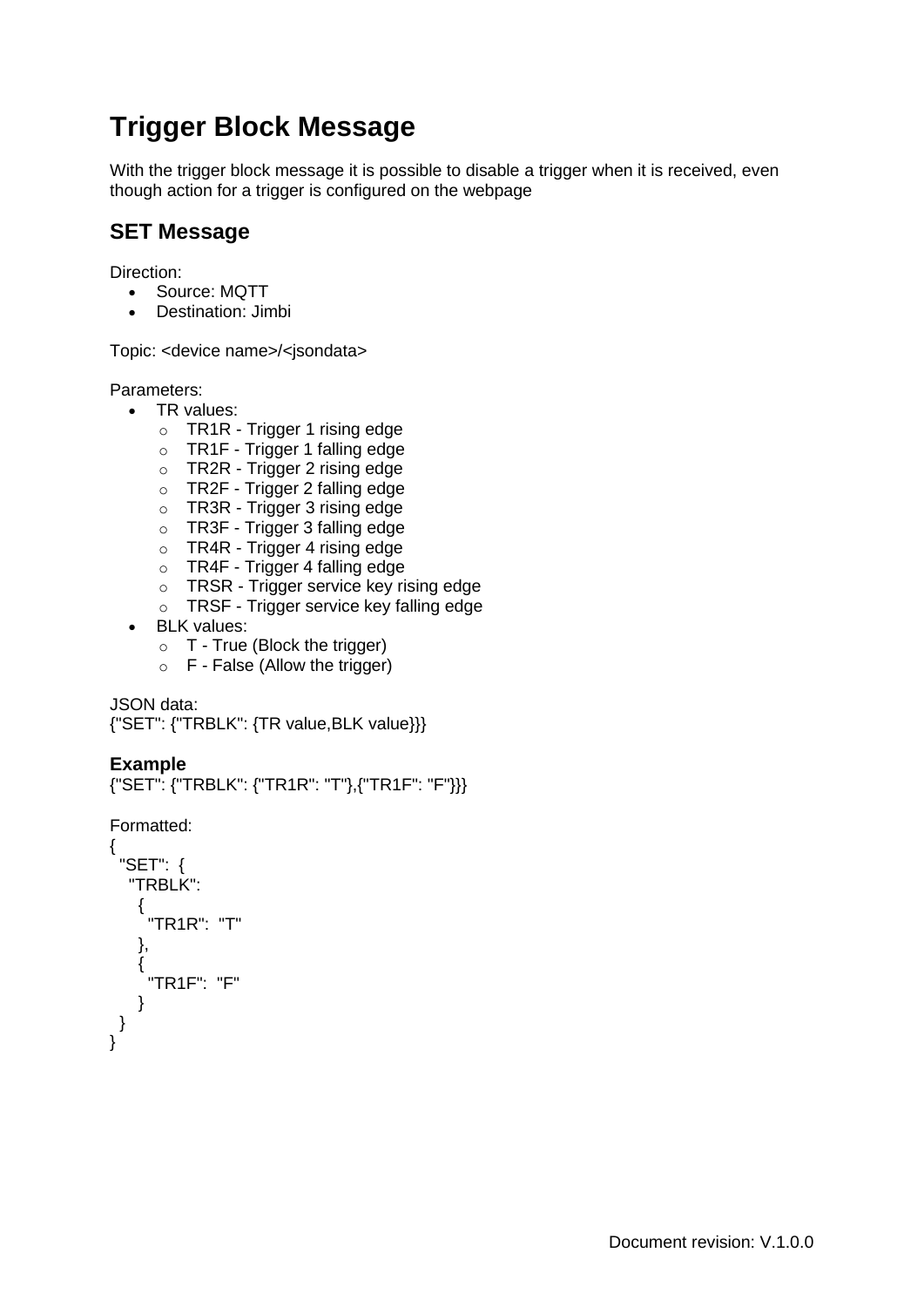<span id="page-22-0"></span>Direction:

- Source: MQTT
- Destination: Jimbi

Topic: <device name>/<jsondata>

Parameters:

- TR values:
	- o TR1R Trigger 1 rising edge
	- o TR1F Trigger 1 falling edge
	- o TR2R Trigger 2 rising edge
	- o TR2F Trigger 2 falling edge
	- o TR3R Trigger 3 rising edge
	- o TR3F Trigger 3 falling edge
	- o TR4R Trigger 4 rising edge
	- o TR4F Trigger 4 falling edge
	- o TRSR Trigger service key rising edge
	- o TRSF Trigger service key falling edge
	- o NA Request all triggers

```
JSON data:
{"GET": {"TRBLK": {TR value: "NA"}}}
```
### **Example**

{"GET": {"TRBLK": {"TR1R":"NA"}}}

```
{"GET": {"TRBLK": {"NA": "NA"}}}
```

```
{
 "GET": {
  "TRBLK":
   {
     "TR1R": "NA"
   }
 }
}
```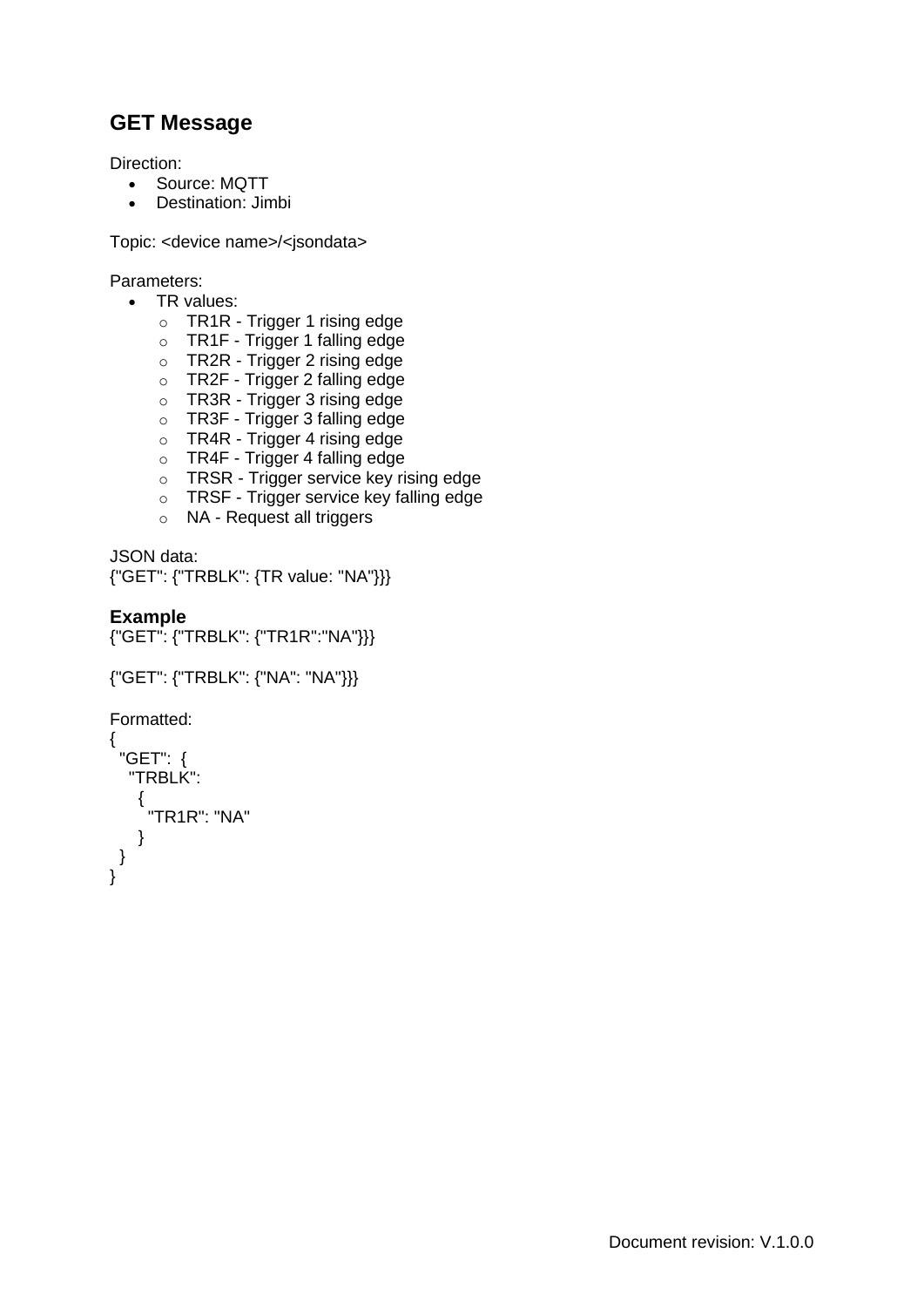<span id="page-23-0"></span>Direction:

- Source: Jimbi
- Destination: MQTT

Topic: <device name>/<jsondata>

Parameters:

- TR values:
	- o TR1R Trigger 1 rising edge
	- o TR1F Trigger 1 falling edge
	- o TR2R Trigger 2 rising edge
	- o TR2F Trigger 2 falling edge
	- o TR3R Trigger 3 rising edge
	- o TR3F Trigger 3 falling edge
	- o TR4R Trigger 4 rising edge
	- o TR4F Trigger 4 falling edge
	- o TRSR Trigger service key rising edge
	- o TRSF Trigger service key falling edge
- BLK values:
	- o T True (Block the trigger)
	- o F False (Allow the trigger)

JSON data:

{"PUSH": {"TRBLK": {TR value: BLK value}, ... }}

### **Example**

```
{"PUSH":{"TRBLK":{"TR1R":"F"},{"TR1F":"F"},{"TR2R":"F"},{"TR2F":"F"},{"TR3R":"F"},{"TR3F
":"F"},{"TR4R":"F"},{"TR4F":"F"}{"TRSR":"F"},{"TRSF":"F"}}}
```
Formatted:

{

```
"PUSH": {
 "TRBLK":
  {
   "TR1R": "F"
  },
  {
   "TR1F": "F"
  },
  {
   "TR2R": "F"
  },
  {
   "TR2F": "F"
  },
  {
   "TR3R": "F"
  },
  {
   "TR3F": "F"
  },
  {
```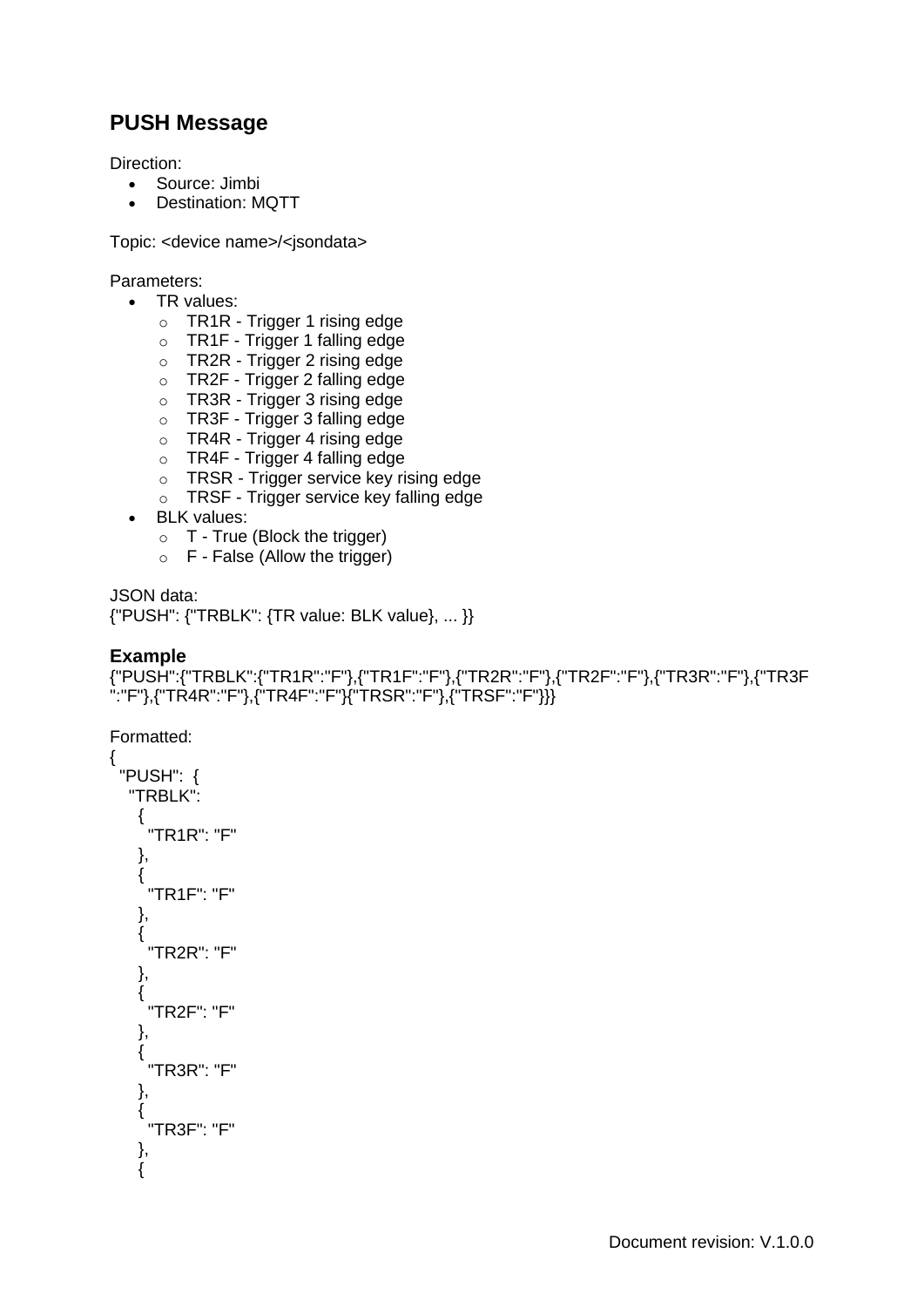```
"TR4R": "F"
   },
    {
      "TR4F": "F"
   },
    {
      "TRSR": "F"
   },
    {
      "TRSF": "F"
    }
 \overline{1}}
}
```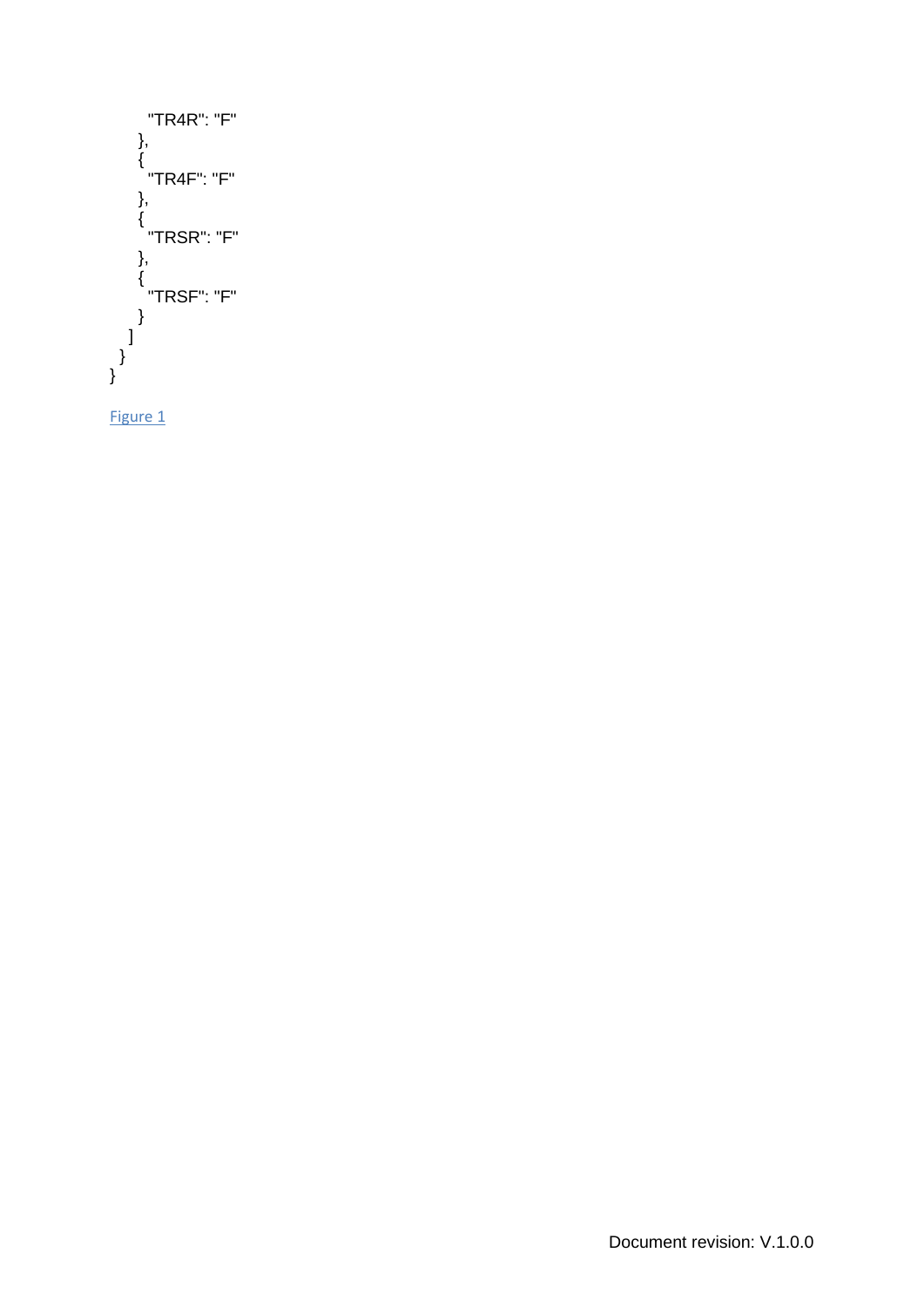## **Pattern message**

With the pattern message it's possible to start a specific pattern, request the currently active pattern or request the pattern configured for a trigger.

If no trigger is specified (TR=NA) the pattern will start directly, otherwise the current trigger loaded from the settings at start-up will be overruled.

<span id="page-25-0"></span>This new setting will be lost after a reboot of the device (stored settings will be loaded again)

## **SET Message**

Direction:

- Source: MQTT
- Destination: Jimbi

Topic: <device name>/<isondata>

Parameters:

- TR values:
	- o NA Start directly
	- $\circ$  TR1R Trigger 1 rising edge
	- o TR1F Trigger 1 falling edge
	- o TR2R Trigger 2 rising edge
	- o TR2F Trigger 2 falling edge
	- o TR3R Trigger 3 rising edge
	- o TR3F Trigger 3 falling edge
	- o TR4R Trigger 4 rising edge
	- o TR4F Trigger 4 falling edge
	- o TRSR Trigger service key rising edge
	- o TRSF Trigger service key falling edge
	- o IDLE Idle
- NAME values: ASCII
	- o NA Clear trigger
	- o <pattern name>

JSON data: {"SET": {"PT": {"TR": value},"NAME": "<pattern name>"}}

### **Example**

{"SET": {"PT": {"TR": "NA""NAME": "Upstairs"}}}

```
{
 "SET": {
  "PT": {
   "NA"
   "NAME": "Upstairs"
  }
 }
}
```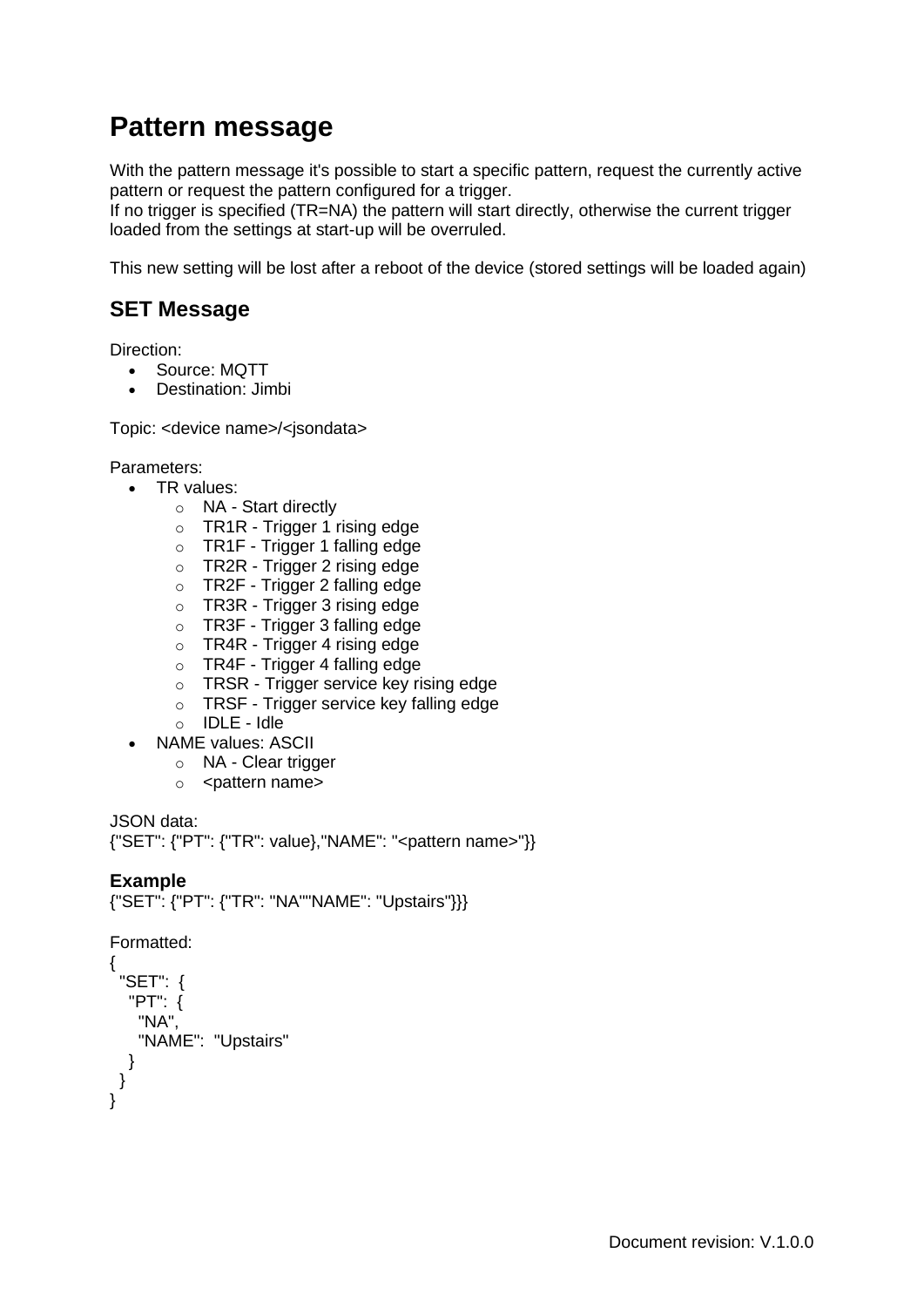<span id="page-26-0"></span>Direction:

- Source: MQTT
- Destination: Jimbi

Topic: <device name>/<jsondata>

Parameters:

- TR values:
	- o NA Running pattern
	- o TR1R Trigger 1 rising edge
	- o TR1F Trigger 1 falling edge
	- o TR2R Trigger 2 rising edge
	- o TR2F Trigger 2 falling edge
	- o TR3R Trigger 3 rising edge
	- o TR3F Trigger 3 falling edge
	- o TR4R Trigger 4 rising edge
	- o TR4F Trigger 4 falling edge
	- o TRSR Trigger service key rising edge
	- o TRSF Trigger service key falling edge
	- o IDLE Idle

```
JSON data:
{"GET": {"PT": {"TR": value}}}
```
### **Example**

```
{"GET": {"PT": {"TR": "NA"}}}
```

```
{
 "GET": {
  "PT": {
   "NA"
  }
}
```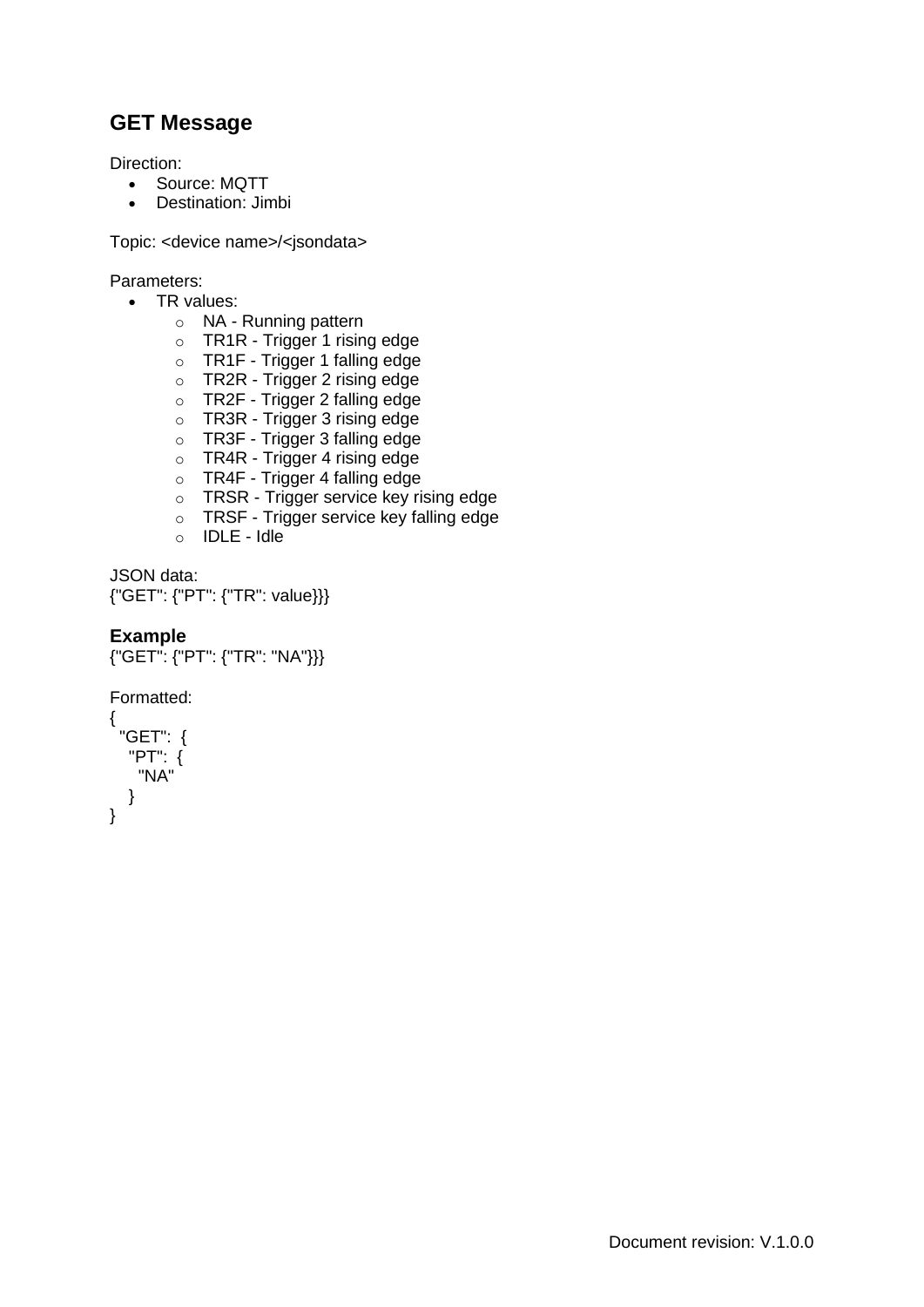<span id="page-27-0"></span>For the PT message two different PUSH messages can be received depending on the initiater of the message.

If the running pattern changes, a PUSH message with only the name of the currently running pattern is sent.

But if the running pattern is requested through a GET command the message contains both a NAME and TR value from the requested trigger.

Direction:

- Source: Jimbi
- Destination: MQTT

#### **Initiated by a change in running pattern:**

Topic: <device name>/<jsondata>

Parameters:

- Values:
	- o NA if no pattern is active
	- o <pattern name>

```
JSON data:
{"PUSH": {"PT": "<name of running pattern>"}}
```
### **Example**

```
If a pattern is running:
{"PUSH": {"PT": "Upstairs"}}
```

```
If no pattern is running:
{"PUSH": {"PT": "NA"}}
```

```
{
 "PUSH": {
  "PT": "NA"
 }
}
```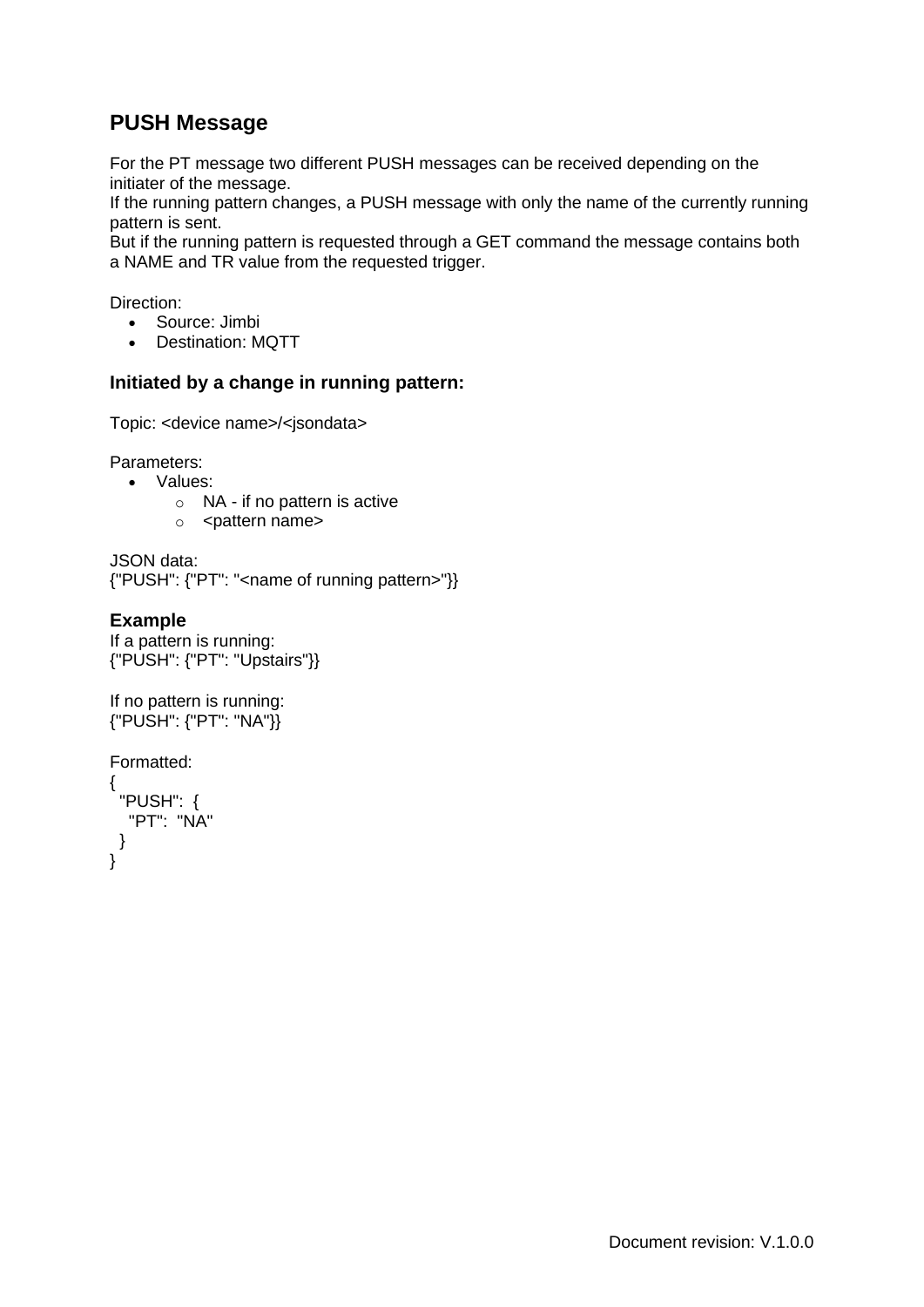### **Initiated by a GET request:**

Topic: <device name>/<jsondata>

Parameters:

- TR values:
	- o NA Running pattern
	- o TR1R Trigger 1 rising edge
	- o TR1F Trigger 1 falling edge
	- o TR2R Trigger 2 rising edge
	- o TR2F Trigger 2 falling edge
	- o TR3R Trigger 3 rising edge
	- o TR3F Trigger 3 falling edge
	- o TR4R Trigger 4 rising edge
	- o TR4F Trigger 4 falling edge
	- o TRSR Trigger service key rising edge
	- o TRSF Trigger service key falling edge
	- o IDLE Idle
- NAME values:
	- o <pattern name>

JSON data:

{"PUSH": {"PT": {"TR": value,"NAME": <name of running pattern>}}}

### **Example**

```
{"PUSH": {"PT": {"TR": "NA","NAME": "Upstairs"}}}
```

```
{"PUSH": {"PT": {"TR": "IDLE","NAME": "NA"}}}
```

```
Formatted:
{
 "PUSH": {
  "PT": {
   "NA",
   "NAME": "Upstairs"
 }
}
```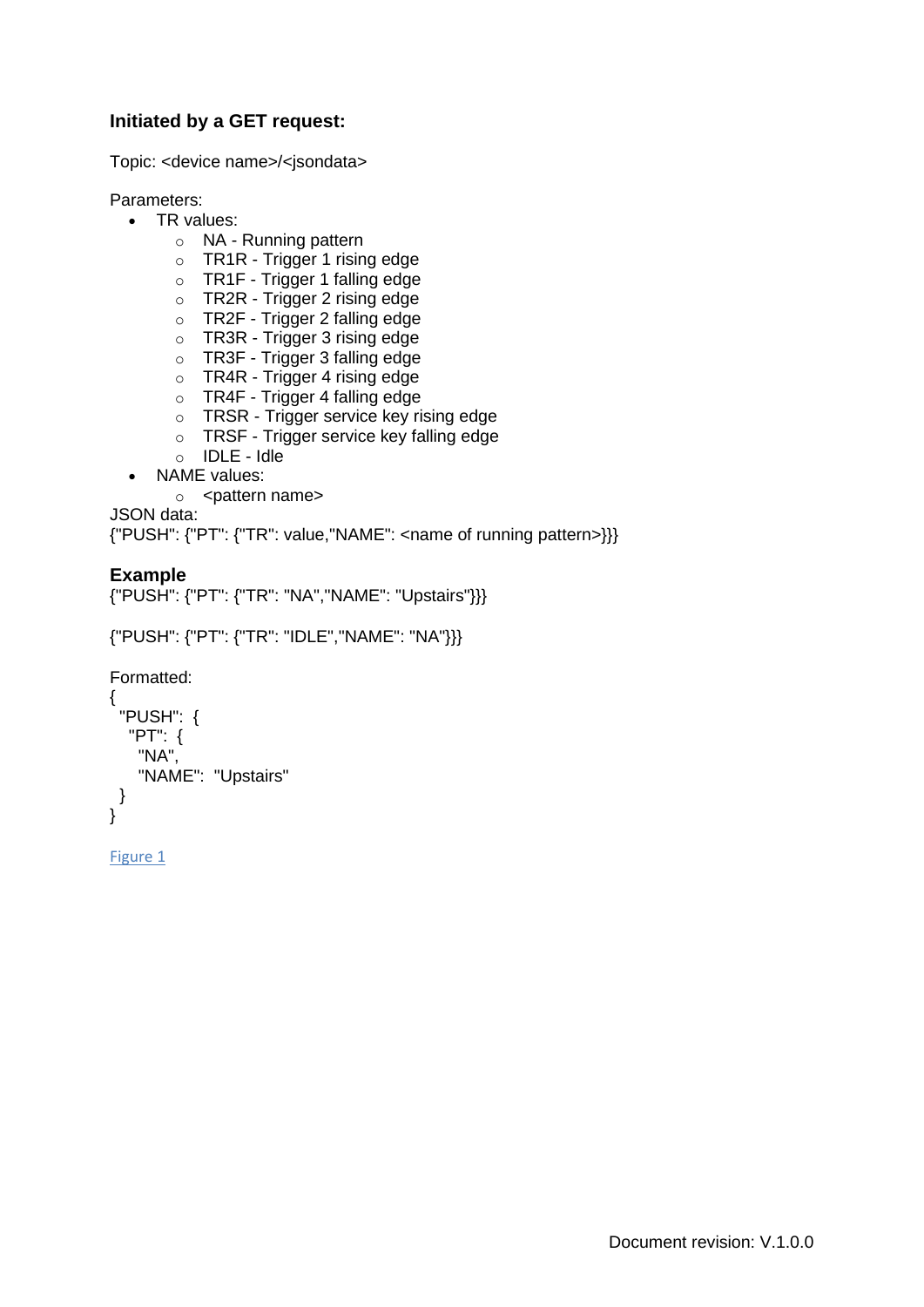# **Pattern List Message**

With the pattern list message it's possible to request the available patterns on the Jimbi

## <span id="page-29-0"></span>**GET Message**

Direction:

- Source: MQTT
- Destination: Jimbi

Topic: <device name>/<jsondata>

Parameters:

- Values: 0 99\*
- \*) 0 All available patterns n - First n number of patterns

```
JSON data:
{"GET": {"PTL": <nr. of patterns>}}
```
### **Example**

{"GET": {"PTL": 0}}

```
Formatted:
```

```
{
 "GET": {
  "PTL": 0
}
}
```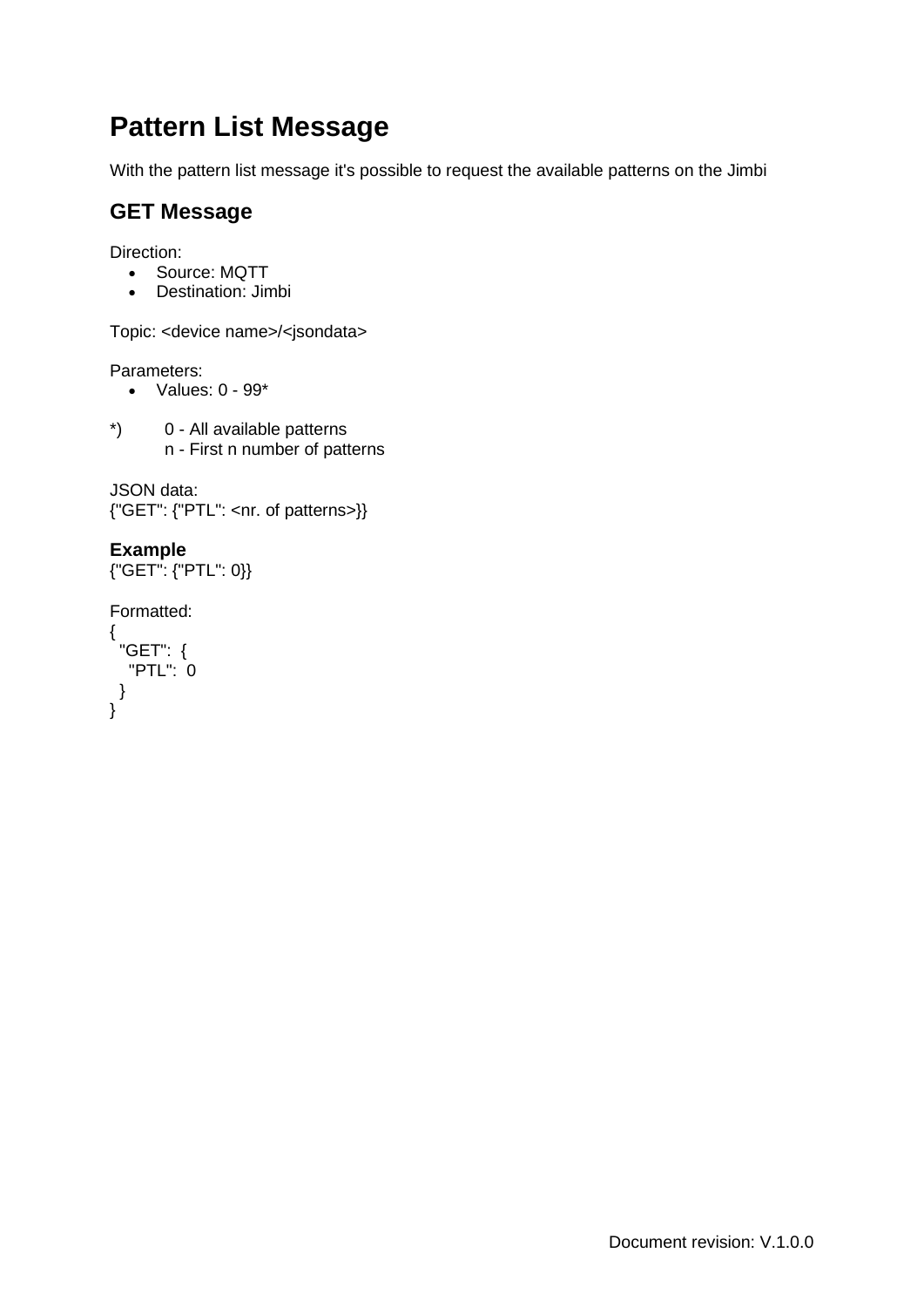<span id="page-30-0"></span>Direction:

- Source: Jimbi
- Destination: MQTT

Topic: <device name>/<jsondata>

Parameters:

• Values PTL: <name of pattern n>

```
JSON data:
{"PUSH": {"PTL": ["<name of pattern 1>","<name of pattern 2>","<name of pattern 
3>","<name of pattern 4>","<name of pattern n>"]}}
```
### **Example**

{"PUSH": {"PTL": ["TestUpstairs","TestDownstairs","TestPWM","TestRGB","TestRGBW"]}}

```
Formatted:
{
 "PUSH": {
  "PTL": [
   "TestUpstairs",
   "TestDownstairs",
   "TestPWM",
   "TestRGB",
   "TestRGBW"
  ]
}
}
```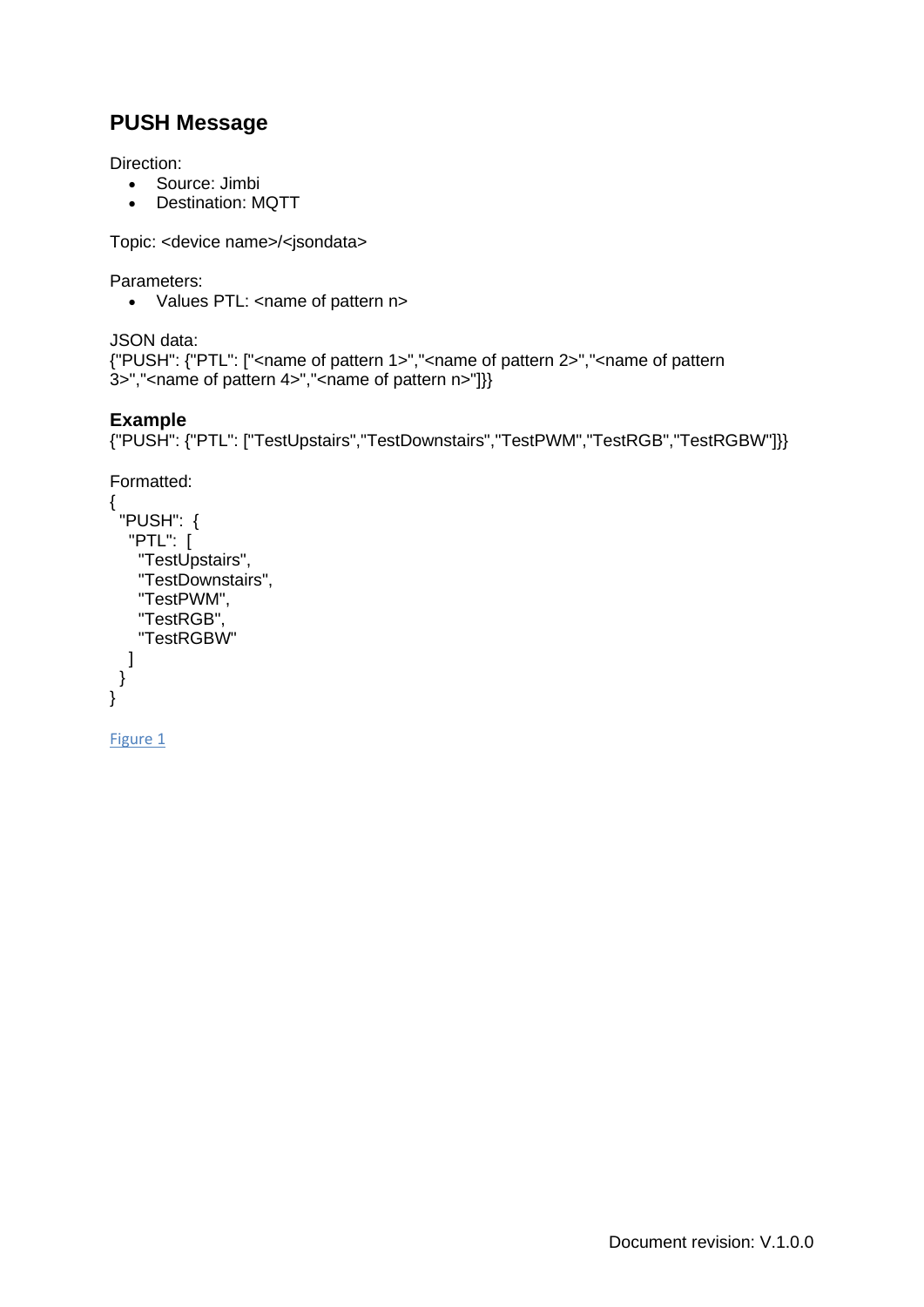# **IP message**

With the IP message it is possible to request the assigned IP address from the Jimbi module

## <span id="page-31-0"></span>**GET Message**

Direction:

- Source: MQTT
- Destination: Jimbi

Topic: <device name>/<jsondata>

Parameters:

- Type: "full", "number" \*
- $*$ ) "full" = returns the full IP address: 192.168.1.10 "number" = returns the last number of the ip address: 10

```
JSON data:
{"GET": {"IP": "<length>"}}
```
### **Example**

```
{"GET": {"IP": "full"}}
```

```
Formatted:
```

```
{
 "GET": {
  "IP": "full"
 }
}
```